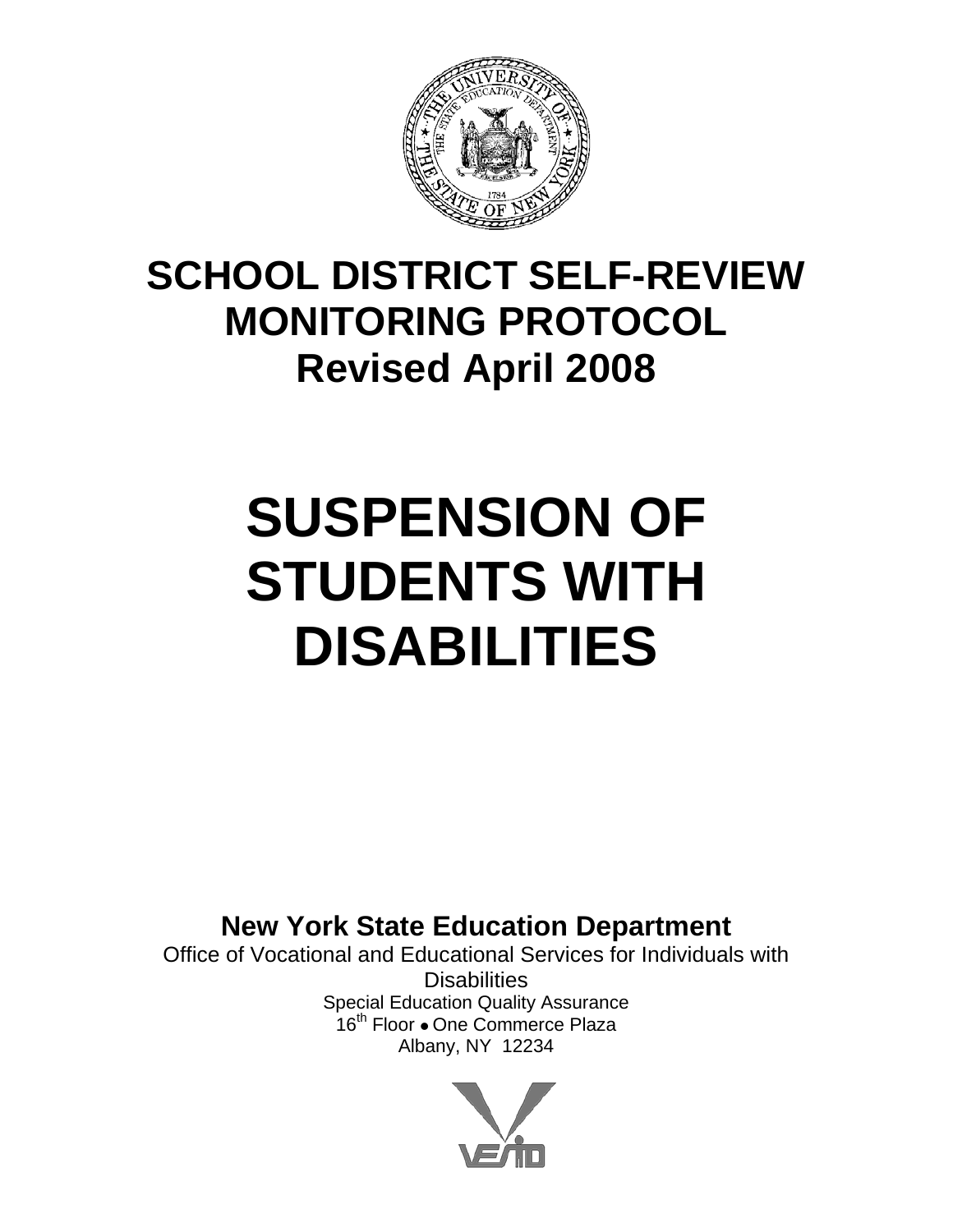### Table of Contents

| $\mathbf{I}$ . |                                                               |  |
|----------------|---------------------------------------------------------------|--|
| Ш.             |                                                               |  |
| III.           |                                                               |  |
|                |                                                               |  |
| IV.            |                                                               |  |
| V.             |                                                               |  |
| VI.            |                                                               |  |
| VII.           |                                                               |  |
| VIII.          |                                                               |  |
| IX.            |                                                               |  |
|                | <b>Attachments</b>                                            |  |
|                | Attachment 1: Checklist to Complete the Self-Review           |  |
|                | Attachment 2: School District Self-Review Monitoring Protocol |  |
|                | Attachment 3: Individual Student Record Review Form           |  |
|                | Attachment 4: Suspension Self-Review Monitoring Report        |  |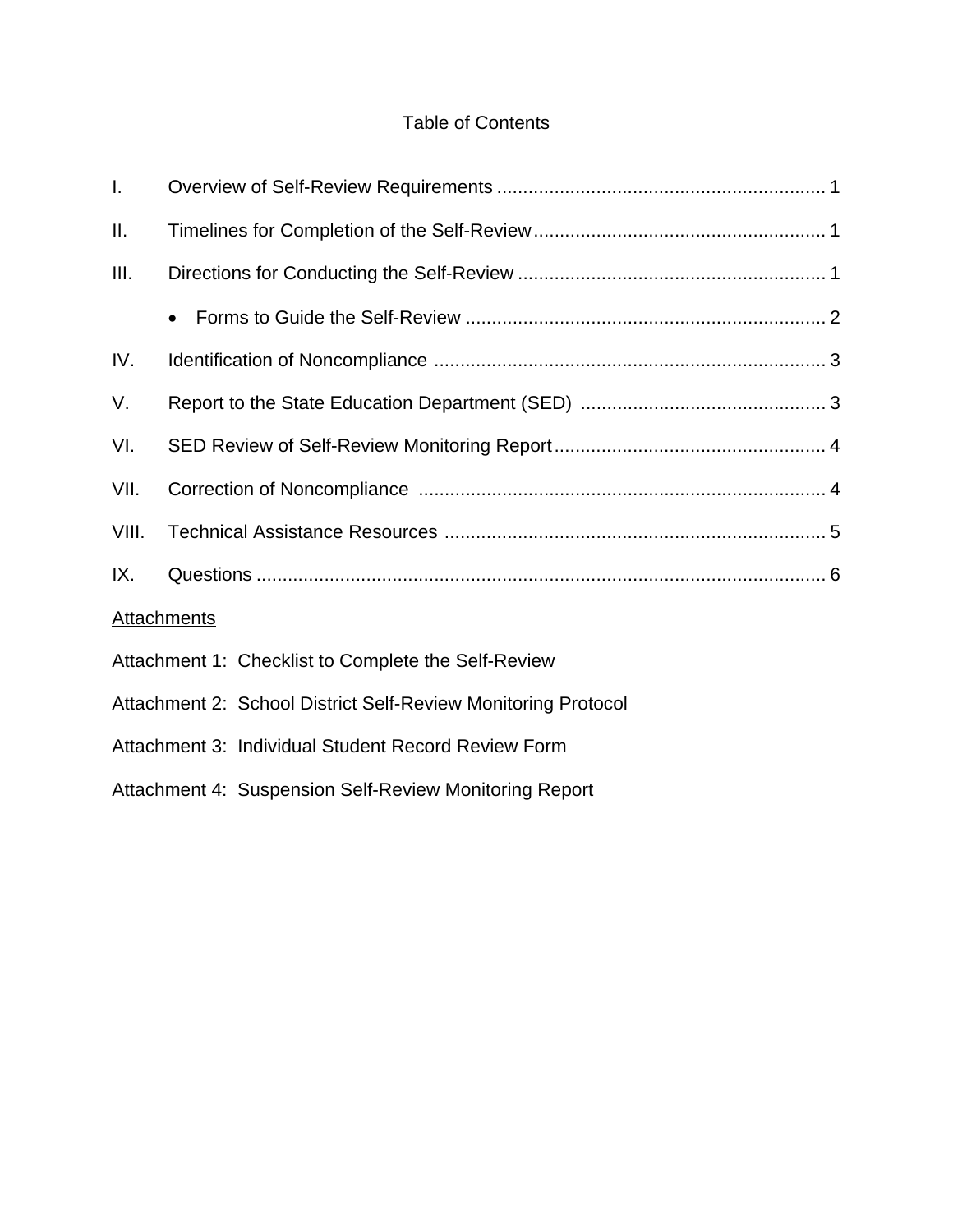#### **SELF-REVIEW MONITORING PROTOCOL SUSPENSION OF STUDENTS WITH DISABILITIES**

## **I. Overview of Self-Review Requirements**

The self-review monitoring protocol on the long-term suspension of students with disabilities must be completed by all school districts identified by the State as having:

- a significant discrepancy in the rates of long-term suspensions of students with disabilities; and/or
- disproportionality in their rates of long-term suspensions of students with disabilities by race/ethnicity.

Long-term suspension means an out-of-school suspension of greater than 10 days in a school year. For purposes of this review, data on removal to an interim alternative educational setting (IAES) for reasons of drugs, weapons and serious bodily injury and removals by an impartial hearing officer (IHO) to an IAES upon a determination of dangerousness are not included.

## **II. Timelines for Completion of the Self-Review**

The School District Self-Review Monitoring process must be completed and results reported to SED between August 1 and October 1 of the school year in which the school district is required to conduct the Self-Review.

## **III. Directions for Conducting the Self-Review**

The Suspension Self-Review Monitoring process is a focused review of a school district's policies, procedures and practices (i.e., implementation of policies and procedures) that most closely impact the incidence, duration and type of disciplinary action. The review focuses on requirements in the following six areas.

- **1. Individual Evaluations of Students with Disabilities.** The school district's evaluation policies, procedures and practices must be reviewed to determine if students with disabilities have received appropriate evaluations upon which to base positive behavioral supports and services that would prevent the behaviors from occurring.
- **2. Individualized Education Programs (IEPs).** The IEPs of students with disabilities suspended for more than 10 days in a school year must be reviewed to ensure they include positive behavioral supports and services needed to prevent the occurrence of behaviors that impede their learning or that of others.
- **3. Behavioral Intervention Plans.** Policies, procedures and practices to develop and implement appropriate behavioral intervention plans for students with disabilities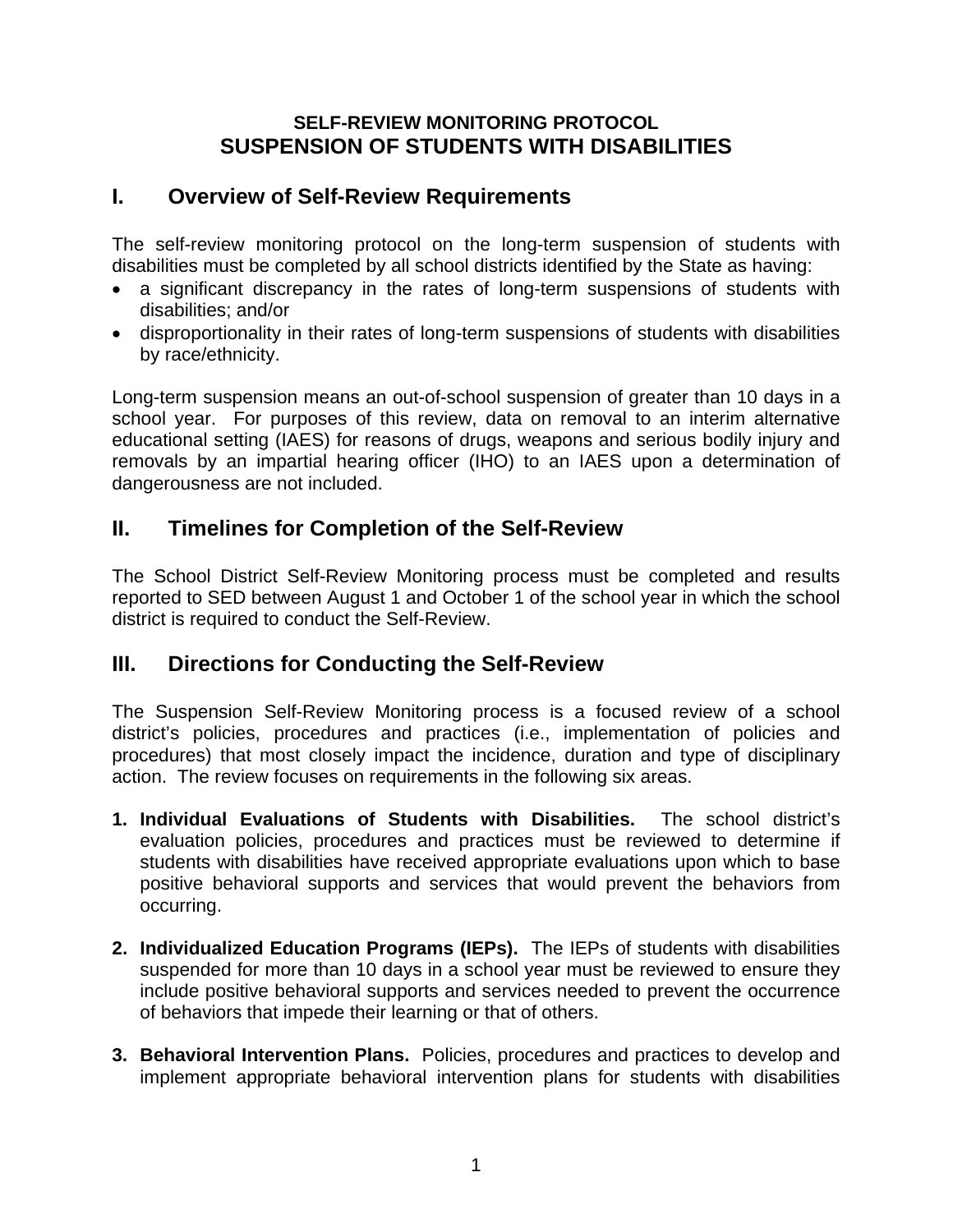must be reviewed to ensure the district is taking appropriate steps to prevent the reoccurrence of a student's behaviors.

- **4. Manifestation Determinations.** The district's policies, procedures and practices relating to manifestation determinations (a review of the relationship of the student's conduct to the disability) must be made to ensure that students with disabilities are not suspended or removed for more than 10 days in a school year for behaviors related to their disabilities.
- **5. General Procedures for Disciplinary Removals.** The policies, procedures and practices of the school district must be reviewed to determine if the general procedures for disciplinary actions by school principals and superintendent's hearings ensure that the rights of students with disabilities under IDEA are protected.
- **6. Interim Alternative Educational Settings (IAES) and Instructional Services.**  The temporary educational settings where students with disabilities are removed and education services provided to such students must be reviewed to ensure that students with disabilities receive the instructional services to which they are entitled.

#### **Forms to Guide the Self-Review**

#### • **Checklist to Complete the Self-Review (Attachment 1)**

A step-by-step process has been outlined to guide the self-review process, including selection of the review team, identification of sources of data and selection of student records, documentation requirements and the process to determine compliance and report to SED.

#### • **School District Self-Review Monitoring Protocol (Attachment 2)**

This form establishes the protocol to conduct the self-review. The protocol:

- $\circ$  specifies the regulatory requirements relating to the six areas above;
- o identifies documentation (e.g., written policies, classroom visitations, suspension records, teacher interviews, IEPs) that must be reviewed; and
- o identifies information to "look for" in reviewing that documentation (e.g., look for evidence that functional behavioral assessments include all the required components; consistent application by race/ethnicity).

The school district must use this form to guide the self-review and to document its compliance findings and identify, for self-correction purposes, any corrective action and improvement activities needed to address compliance issues. This form is not submitted to SED, but should be used to guide district steps to self-correct compliance issues.

#### • **Individual Student Record Review (Attachment 3)**

This form is used to guide the collection of information from individual student records. The School District Self-Review Monitoring Protocol should be referenced in determining what documentation in a student's record must be reviewed and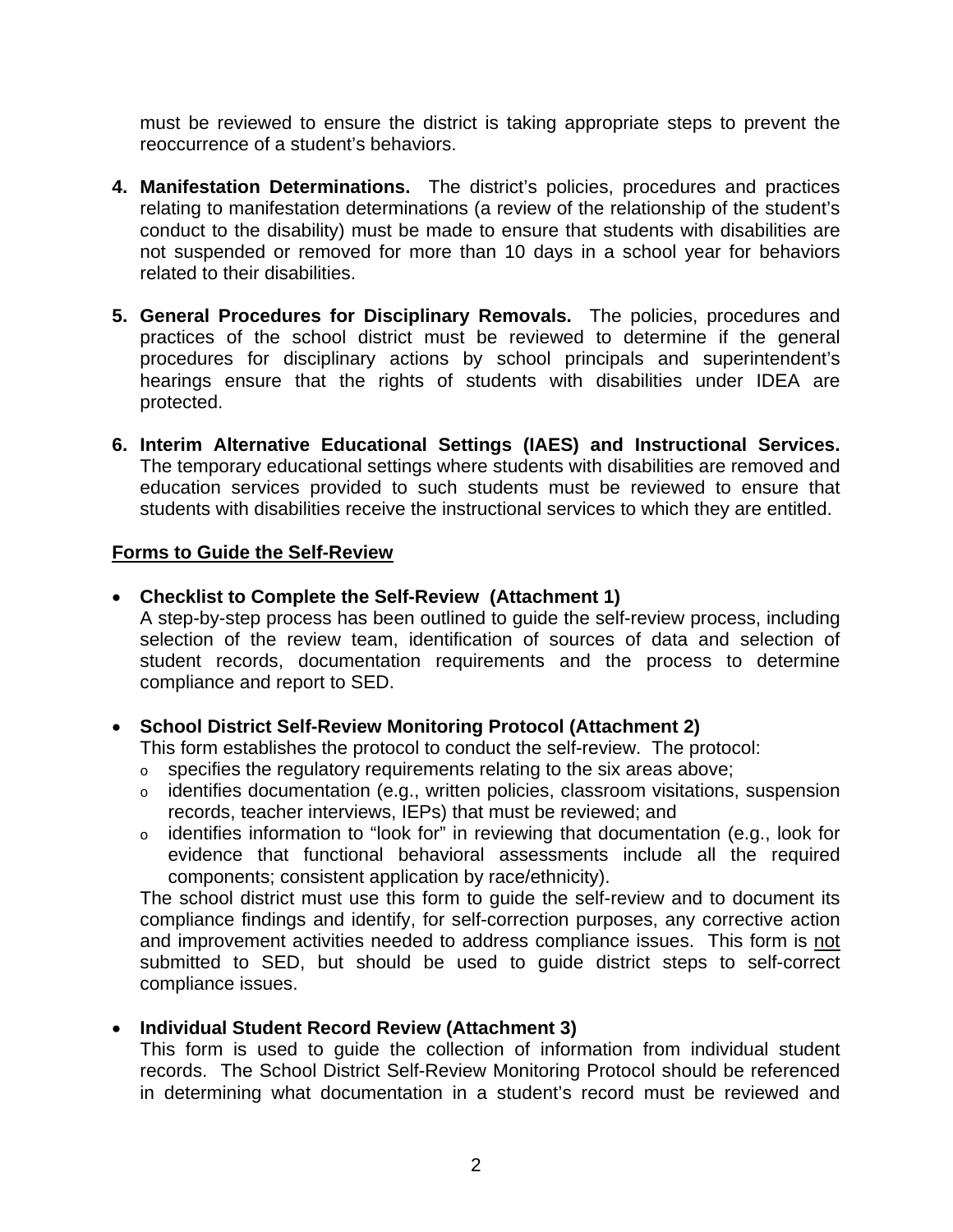information to look for in the review of that documentation. Using this form, for each regulatory citation for each individual student in the sample, a determination must be made whether the requirement was met or was not met or was not applicable to the individual student. One form should be used for each student record reviewed. Information from these forms are compiled to determine compliance and documented on Attachment 2. These forms are not submitted to SED, but are collectively used to determine compliance.

#### • **Suspension Self-Review Monitoring Report (Attachment 4)**

This form is a sample of the electronic reporting form the school district will complete to document the results of the district's self-review to SED. For each regulatory requirement, the district must document its findings of compliance or noncompliance. **This information must be submitted electronically to SED between August 1 and October 1, but not later than October 1.** 

## **IV. Identification of Noncompliance**

- Any absent or inappropriate policy, procedure or practice must be reported as a compliance issue.
- For each regulatory citation, instances of compliance noted for fewer than **90 percent** of the records reviewed must be indicated on the self-review chart as noncompliance.
- If the school district has instances of compliance that are 90 percent or better, then it must ensure it addresses the instances of noncompliance, but for purposes of State reporting, that issue would be reported as in compliance.

## **V. Report to the State Education Department (SED)**

**The only documentation to be submitted to SED is the electronic submission of the Suspension Self-Review Monitoring Report (Attachment 4).** This report must be submitted electronically. To complete this form, go to [http://pd.nysed.gov](http://pd.nysed.gov/) and follow the directions for completion and submission. The district should **NOT** submit the other forms completed or the documentation reviewed during the self-review unless requested by SED.

Pursuant to the New York State Archives and Records Administration Records Retention and Disposition Schedule ED-1, the school district must maintain documentation of its review for a period of **seven years**. This documentation is subject to review by SED and therefore should be maintained in an easily retrievable and organized manner.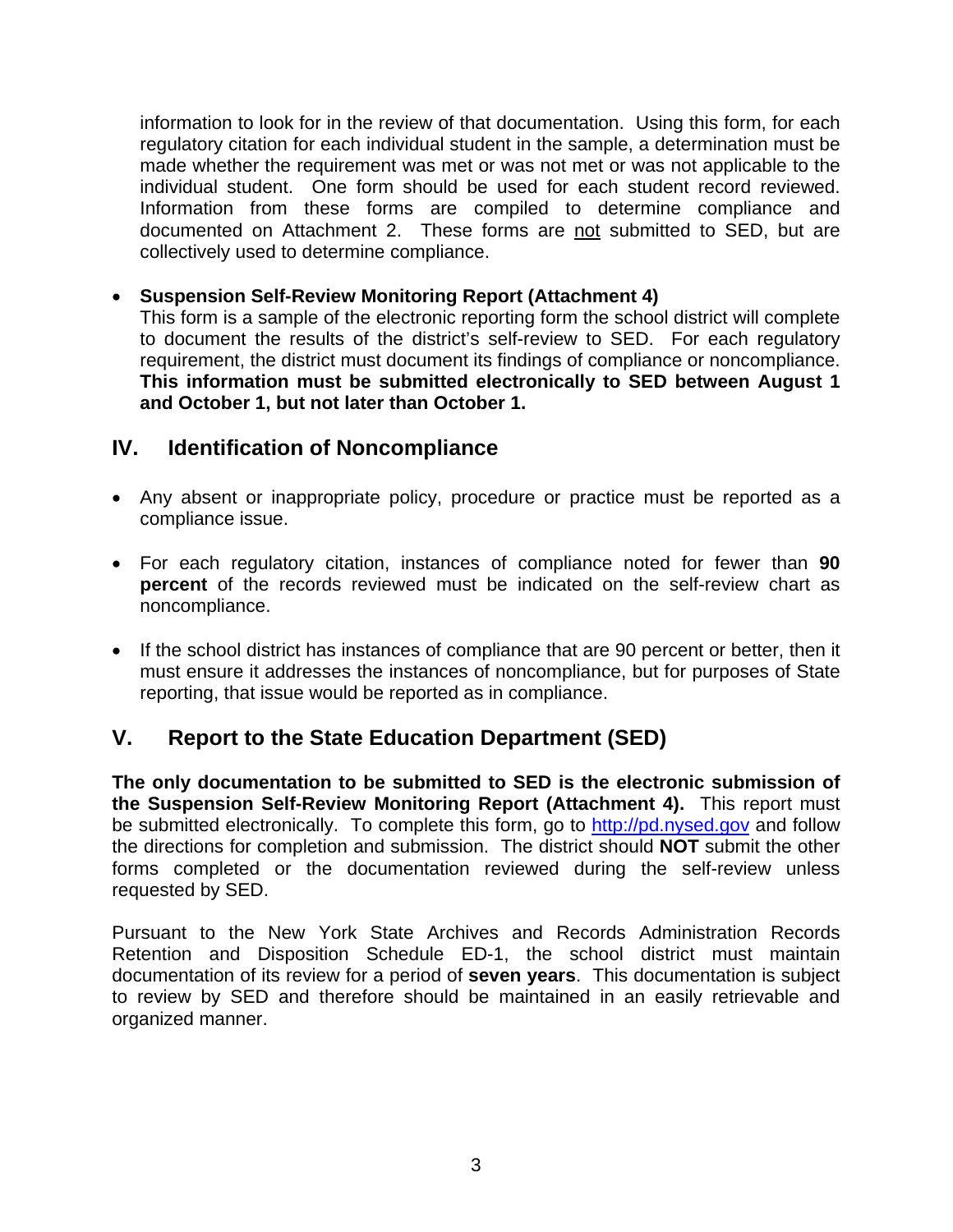## **VI. SED Review of Self-Review Monitoring Report**

SED will review the Self-Review Monitoring Report and respond as follows:

- 1. If the school district reports to SED that, based on its self-review, the district has not identified any compliance issues relating to its policies, procedures and practices, SED will arrange for a review of that determination.
- 2. If the school district reports to SED that, based on its self-review, the district has one or more compliance issues relating to its policies, procedures and practices, SED will notify the district that it must correct all instances of noncompliance not later than one year from the identification of the issues. SED will provide periodic notifications to the school district to ensure correction of noncompliance within a year.

## **VII. Correction of Noncompliance**

#### **Year 1 – Self Identification and Correction**

If the school district identifies school district policies, procedures and practices that are not consistent with State and federal requirements, the school district must:

- document issues of noncompliance to SED;
- document on the self-review protocol the steps the school district will take (i.e., corrective actions and improvement activities) to correct findings of noncompliance;
- correct all instances of noncompliance immediately, but not later than one year from identification of the issues (i.e., date reported to SED);
- for issues of disproportionality, publicly report (e.g., public meeting, posting on school district website) on the revision of policies, practices and procedures; and
- provide an assurance and documentation to SED that the school district has corrected all issues of noncompliance. (Further information on this documentation will be provided to individual districts based on compliance findings.)

SED may determine, based on the nature and extent of the findings in the report submitted by the school district to SED and/or the verification of that report, that a school district is in need of assistance, in need of intervention or in need of substantial intervention.

#### **Identification as a "School District in Need of Assistance" for two consecutive years:**

If a school district is identified as a "school district in need of assistance" for two consecutive years, the State must take one or more of the following actions:

- conduct a monitoring review of the school district's policies, procedures and practices;
- require the school district to obtain technical assistance;
- direct the school district's use of IDEA funds; and/or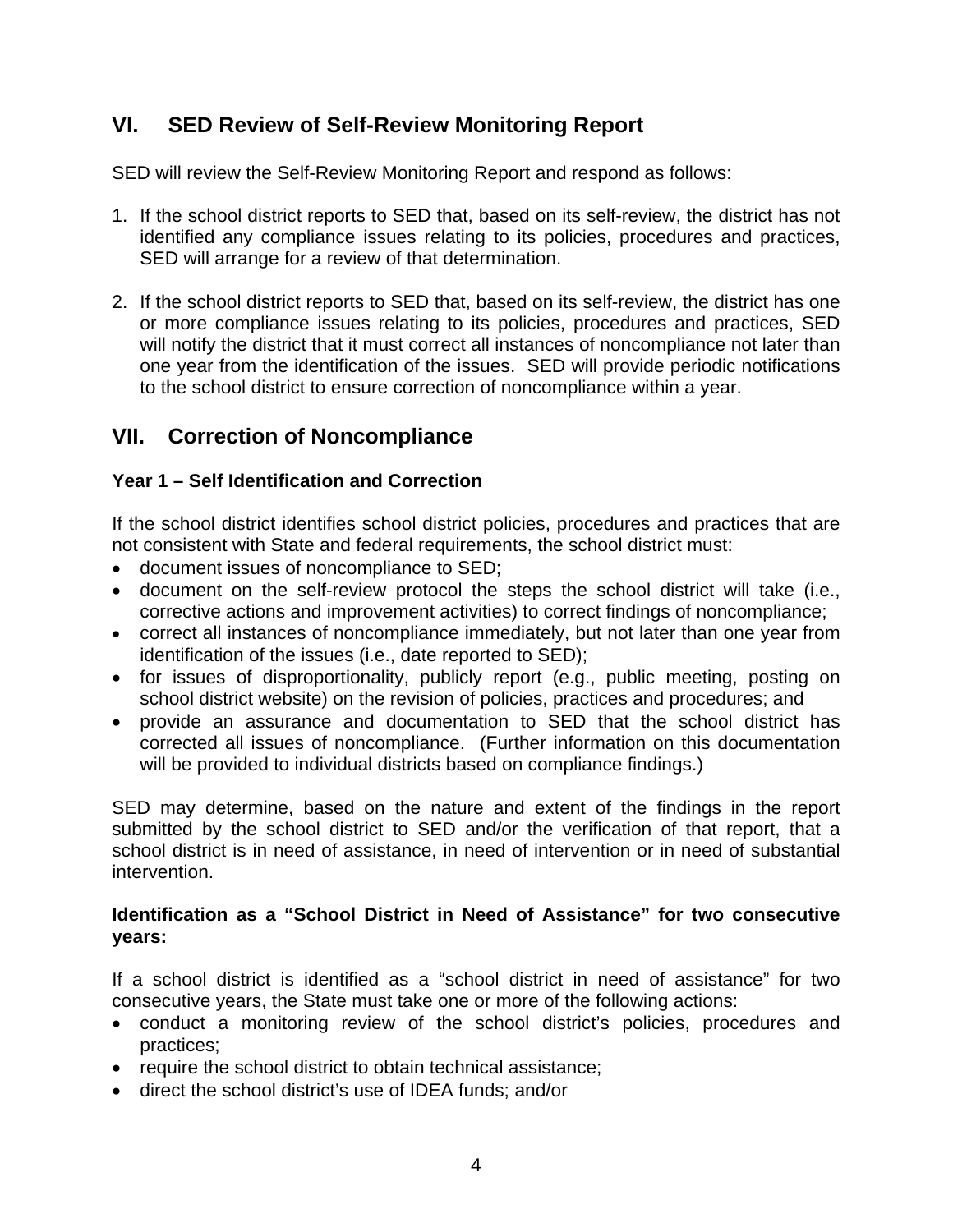• impose special conditions on the school district's use of IDEA funds.

#### **Identification as a "School District in Need of Intervention" for three consecutive years:**

If a school district is identified as a "school district in need of intervention" for three consecutive years, the State will take one or more of the following actions:

- any of the actions described above;
- require the school district to prepare a corrective action plan or improvement plan;
- direct or withhold the school district's use of IDEA funds; and/or
- impose special conditions on the school district's use of IDEA funds.

#### **Identification as a "School District in Need of Substantial Intervention"**

• If the State determines that a "school district needs substantial intervention" in implementing the requirements or that there is substantial failure to comply with the requirements, the State may take other actions, including recovering or withholding a school district's IDEA Part B funds.

### **VIII. Technical Assistance Resources**

The following sources may assist you in addressing issues relating to the suspension of students with disabilities.

- NYS Positive Behavioral Interventions and Supports (PBIS) <http://www.emsc.nysed.gov/sss/MentalHealth/PBISshort.htm>
- Special Education Training and Resource Centers <http://www.vesid.nysed.gov/lsn/setrc.htm>
- Regional Student Support Services Network <http://www.emsc.nysed.gov/sss/SSS-NetworkList.html>
- National Technical Assistance Center on Positive Behavioral Interventions and Supports<http://www.pbis.org/main.htm>
- The Metropolitan Center for Urban Education's Technical Assistance Center on Disproportionality (TAC-D) <http://steinhardt.nyu.edu/metrocenter/tacd.html>
- *Racial Disproportionality in School Disciplinary Practices*  [http://www.nccrest.org/Briefs/School\\_Discipline\\_Brief.pdf?v\\_document\\_name=schoo](http://www.nccrest.org/Briefs/School_Discipline_Brief.pdf?v_document_name=school%20discipline%20brief) [l%20discipline%20brief](http://www.nccrest.org/Briefs/School_Discipline_Brief.pdf?v_document_name=school%20discipline%20brief) <http://www.nccrest.org/publications.html>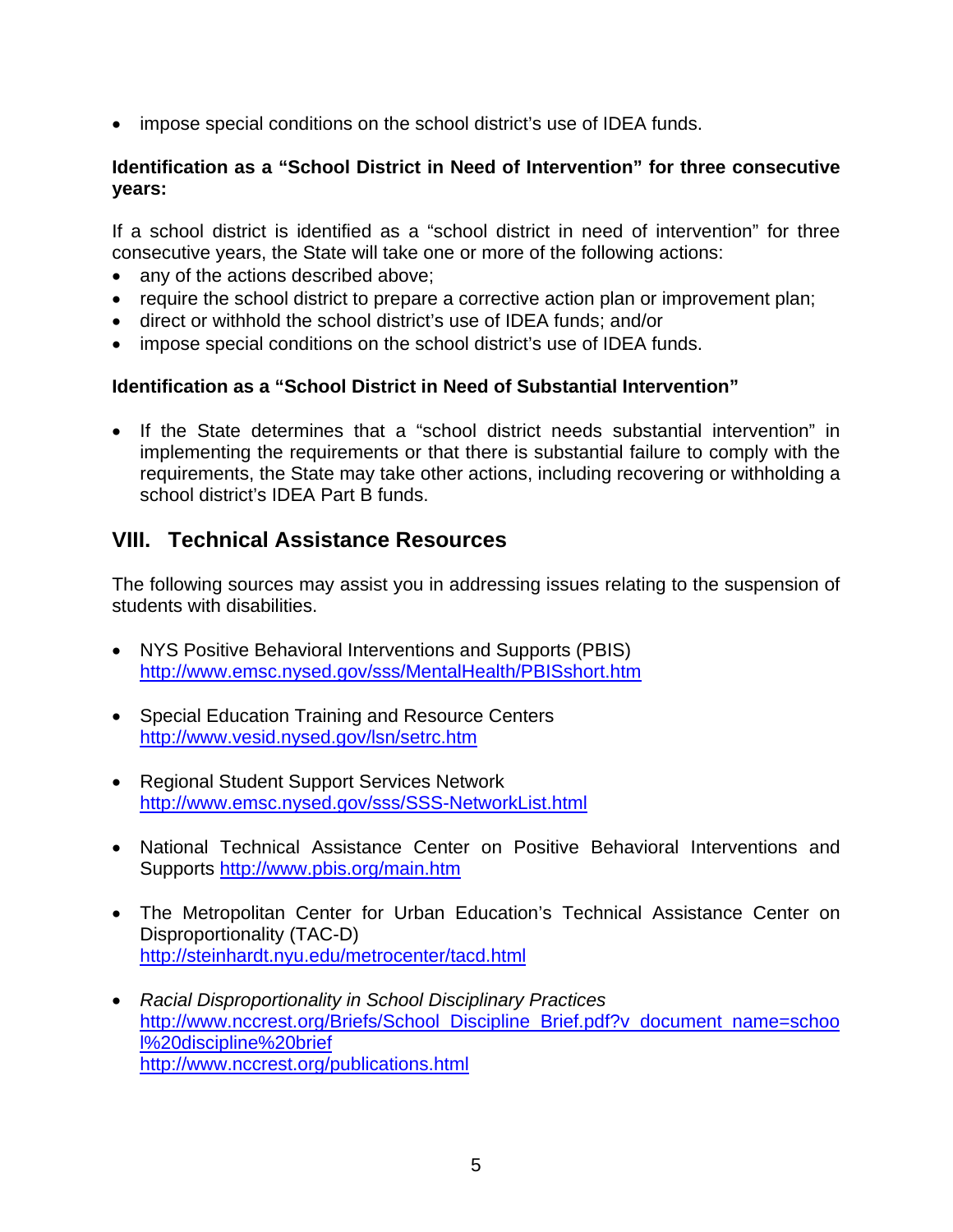- *Zero Tolerance and Alternative Strategies: A Fact Sheet for Educators and Policymakers***:** The National Association of School Psychologists **[http://www.nasponline.org/resources/factsheets/zt\\_fs.aspx](http://www.nasponline.org/resources/factsheets/zt_fs.aspx)**
- *Guidance on Conducting Functional Behavioral Assessments for Students with Disabilities*  <http://www.vesid.nysed.gov/specialed/publications/policy/functionbehav.htm>
- *Discipline Procedures for Students with Disabilities (under revision)*  <http://www.vesid.nysed.gov/specialed/publications/policy/discipcover.htm>
- Regulations of the Commissioner of Education Part 200 and 201 <http://www.vesid.nysed.gov/specialed/publications/lawsandregs/Oct2007.pdf>

### **IX. Questions**

Questions regarding the Suspension Self-Review Monitoring Protocol may be directed to the Policy Unit at (518) 473-2878 or the Special Education Quality Assurance Regional Offices at <http://www.vesid.nysed.gov/specialed/quality/qaoffices.htm>or to the Special Education Training and Resource Center (SETRC) in your region.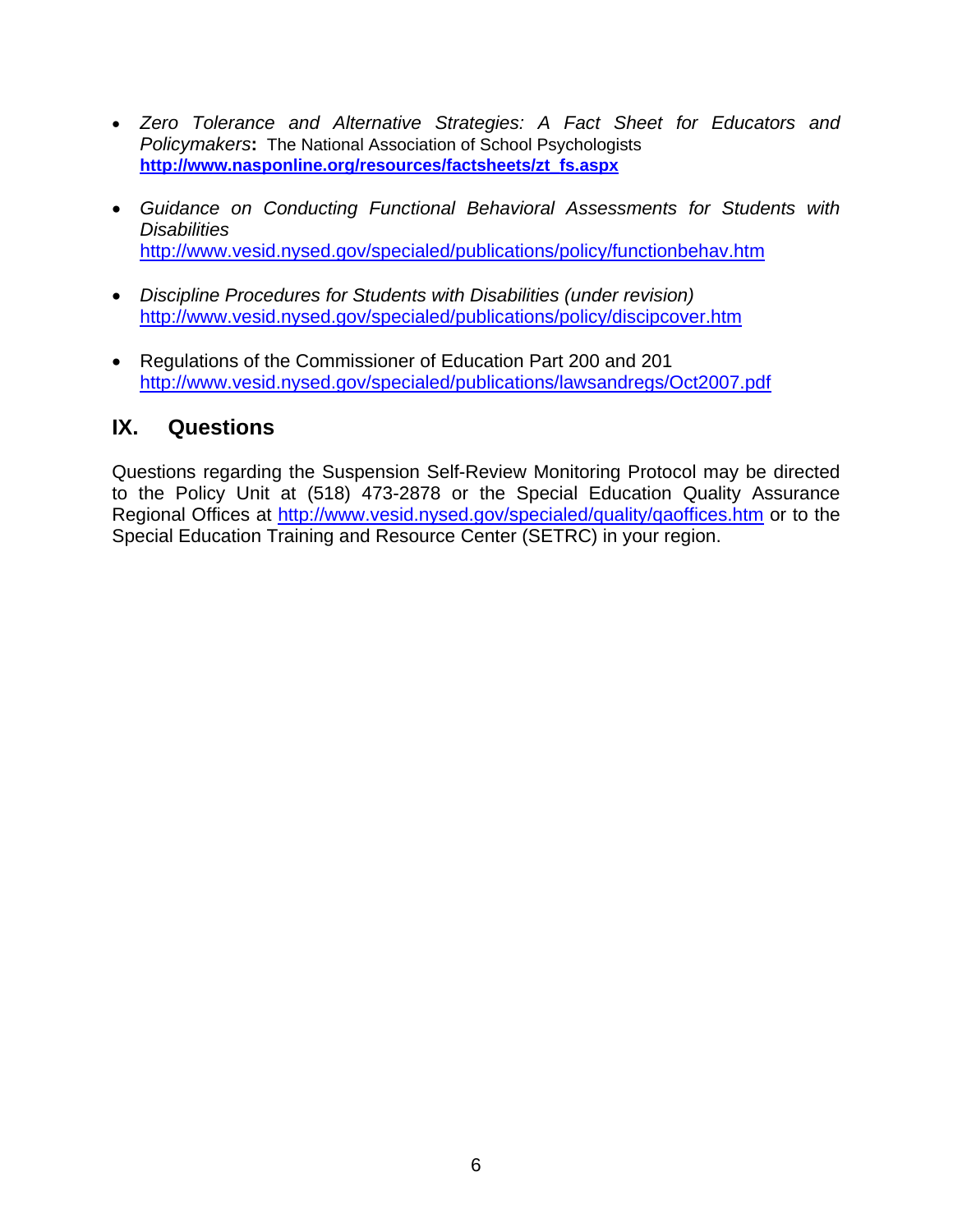## **Checklist to Complete the Self-Review**

| <b>Activity</b>                                                                                                                                                       | Recommendations and Required Components of the<br><b>Review</b>                                                                                                                                                                                                                                                                                                                                                                                                                                                                                                                                                                                                                                                                                                                                                                                                                                                                     |
|-----------------------------------------------------------------------------------------------------------------------------------------------------------------------|-------------------------------------------------------------------------------------------------------------------------------------------------------------------------------------------------------------------------------------------------------------------------------------------------------------------------------------------------------------------------------------------------------------------------------------------------------------------------------------------------------------------------------------------------------------------------------------------------------------------------------------------------------------------------------------------------------------------------------------------------------------------------------------------------------------------------------------------------------------------------------------------------------------------------------------|
| 1. School superintendent<br>or designee selects the<br>team members to con-<br>duct the self-review.                                                                  | Identify a team leader to oversee the review process.<br>$\bullet$<br>Select a team of individuals to conduct the review<br>$\bullet$<br>that includes individuals from cross disciplines, such<br>as a school administrator, guidance counselor, social<br>worker, special education teacher, general education<br>teacher, parent of a student with a disability and a<br>school psychologist.<br>To provide objectivity and to benefit from technical<br>٠<br>assistance during the self-review process, it is<br>strongly recommended that the district invite<br>someone from outside the district (such as a SETRC<br>professional development specialist and, when the<br>review is required because of identification of a<br>significant discrepancy in the rates of long-term<br>suspension by race/ethnicity, one or more individuals<br>of diverse racial and ethnic backgrounds) to<br>participate in the self-review. |
| 2. Conduct an initial meet-<br>ing of the review team to<br>discuss timelines for the<br>review and the process<br>to review and collect the<br>required information. | Assign staff responsible to:<br>$\bullet$<br>Identify the sample of students<br>$\circ$<br>Complete the student record reviews<br>$\circ$<br>Conduct interviews and observations<br>$\Omega$<br>Identify the process to complete the review and due<br>$\bullet$<br>dates.<br>Establish meeting dates to review the results.                                                                                                                                                                                                                                                                                                                                                                                                                                                                                                                                                                                                        |
| 3. Identify sources of data<br>and information that<br>must be reviewed.                                                                                              | Review Attachment 2 - School District Self-Review<br>Monitoring Protocol. Each section of the self-review<br>protocol identifies specific documentation that must be<br>reviewed. The sources of data and information should<br>also include observations and interviews, as appropriate.                                                                                                                                                                                                                                                                                                                                                                                                                                                                                                                                                                                                                                           |
| 4. Select a sample of<br>student records to be<br>reviewed.                                                                                                           | Compile a list of all students with disabilities suspended<br>for more than 10 days in the current school year.<br>For school districts with 20 or fewer students on this<br>list, review all student records.<br>For school districts with less than 200 students on<br>$\bullet$<br>this list, randomly select 20 student records.<br>For school districts with more than 200 students on<br>$\bullet$<br>this list, randomly select 30 records.<br>Add to the number of records to be reviewed if,<br>$\bullet$<br>based on the record reviews, you are finding<br>inconclusive patterns of policy implementation (i.e., in<br>order to determine compliance at the 90% or greater<br>level, additional records may need to be reviewed).                                                                                                                                                                                        |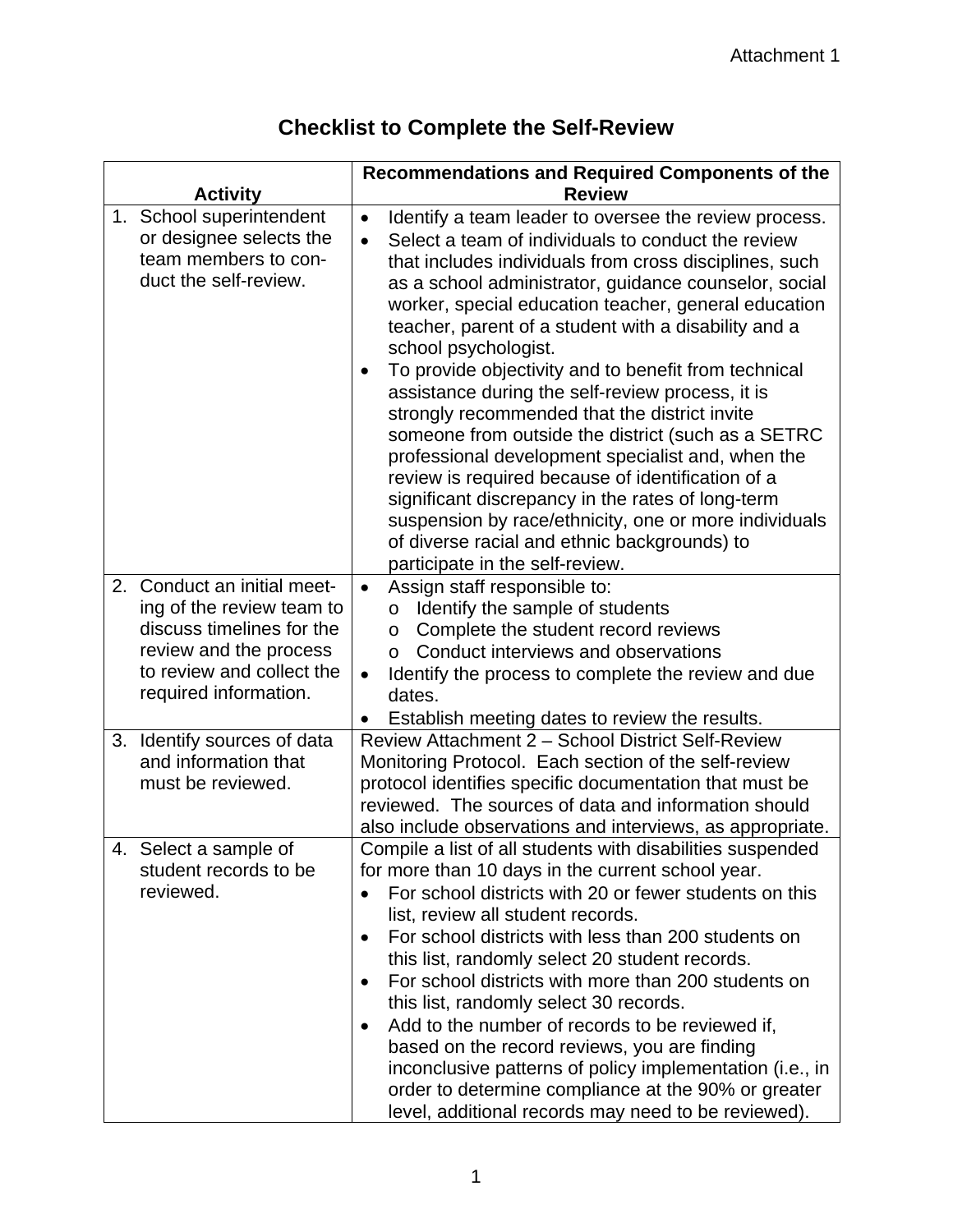|    | <b>Activity</b>                                                                                                                                                                                                        | Recommendations and Required Components of the<br><b>Review</b>                                                                                                                                                                                                                                                                                                                                                                                                                                                                                                                                                                                                                                                                                                                                                                                                                                                                                                                                                                                                                              |
|----|------------------------------------------------------------------------------------------------------------------------------------------------------------------------------------------------------------------------|----------------------------------------------------------------------------------------------------------------------------------------------------------------------------------------------------------------------------------------------------------------------------------------------------------------------------------------------------------------------------------------------------------------------------------------------------------------------------------------------------------------------------------------------------------------------------------------------------------------------------------------------------------------------------------------------------------------------------------------------------------------------------------------------------------------------------------------------------------------------------------------------------------------------------------------------------------------------------------------------------------------------------------------------------------------------------------------------|
|    |                                                                                                                                                                                                                        | Ensure the sample of student records is<br>$\bullet$<br>representative of the student population and school<br>buildings (e.g., building, age/grade, disability<br>category, race/ethnicity, special education<br>program/placement).                                                                                                                                                                                                                                                                                                                                                                                                                                                                                                                                                                                                                                                                                                                                                                                                                                                        |
|    | 5. Complete the Individual<br><b>Student Record Review</b><br>Form for each student.                                                                                                                                   | Document findings for each student on the Individual<br>Student Record Review form. To complete this review,<br>you will need to review evaluations, minutes from CSE<br>and manifestation team meetings, IEPs and disciplinary<br>reports and notices to parents.                                                                                                                                                                                                                                                                                                                                                                                                                                                                                                                                                                                                                                                                                                                                                                                                                           |
|    | 6. Compile findings from<br>the Individual Student<br>Record Review forms;<br>transfer findings to the<br><b>Summary of Student</b><br>Record Review form.                                                             | This sheet provides a tool for you to summarize the<br>number of instances of compliance and noncompliance.                                                                                                                                                                                                                                                                                                                                                                                                                                                                                                                                                                                                                                                                                                                                                                                                                                                                                                                                                                                  |
|    | 7. Compile all the results.<br><b>Individual Student</b><br><b>Record Reviews</b><br><b>Summary of Student</b><br>$\bullet$<br><b>Record Reviews</b><br>Implementation<br>$\bullet$<br>visitations and inter-<br>views | One individual should be assigned to collect the data<br>from all the Individual Student Record Review forms and<br>summarize the compliance findings on the Summary of<br><b>Student Record Reviews.</b><br>Compile copies of the Summary of Student Record<br>Reviews and notes from implementation visitations and<br>interviews for review by the Team.                                                                                                                                                                                                                                                                                                                                                                                                                                                                                                                                                                                                                                                                                                                                  |
| 8. | Convene a review team<br>meeting to discuss the<br>findings and analyze the<br>data to identify the<br>specific nature and<br>extent of the areas in<br>need of improvement.                                           | Upon completion of the review of documentation for<br>each of the six areas of the review, the team should<br>meet to review and discuss the findings. The team<br>should question and probe data to determine relevant<br>factors relating to the discrepancies (e.g., suspension<br>practices at specific buildings; for specific disabilities,<br>certain racial or ethnic groups, and specific types of<br>placements) and to determine whether the school<br>district's policies, procedures and/or practices are in<br>compliance with State requirements.<br>On the Self-Review Monitoring Protocol:<br>$\bullet$<br>Document compliance and noncompliance.<br>$\circ$<br>Describe the specific details of noncompliance<br>$\circ$<br>Identify what must be corrected and how it will be<br>$\circ$<br>corrected.<br>Set a timetable for correction. All compliance<br>$\circ$<br>must be corrected no later than one year from the<br>date of identification (i.e., date reported to SED).<br>Identify and document improvement activities<br>$\circ$<br>(e.g., staff development). |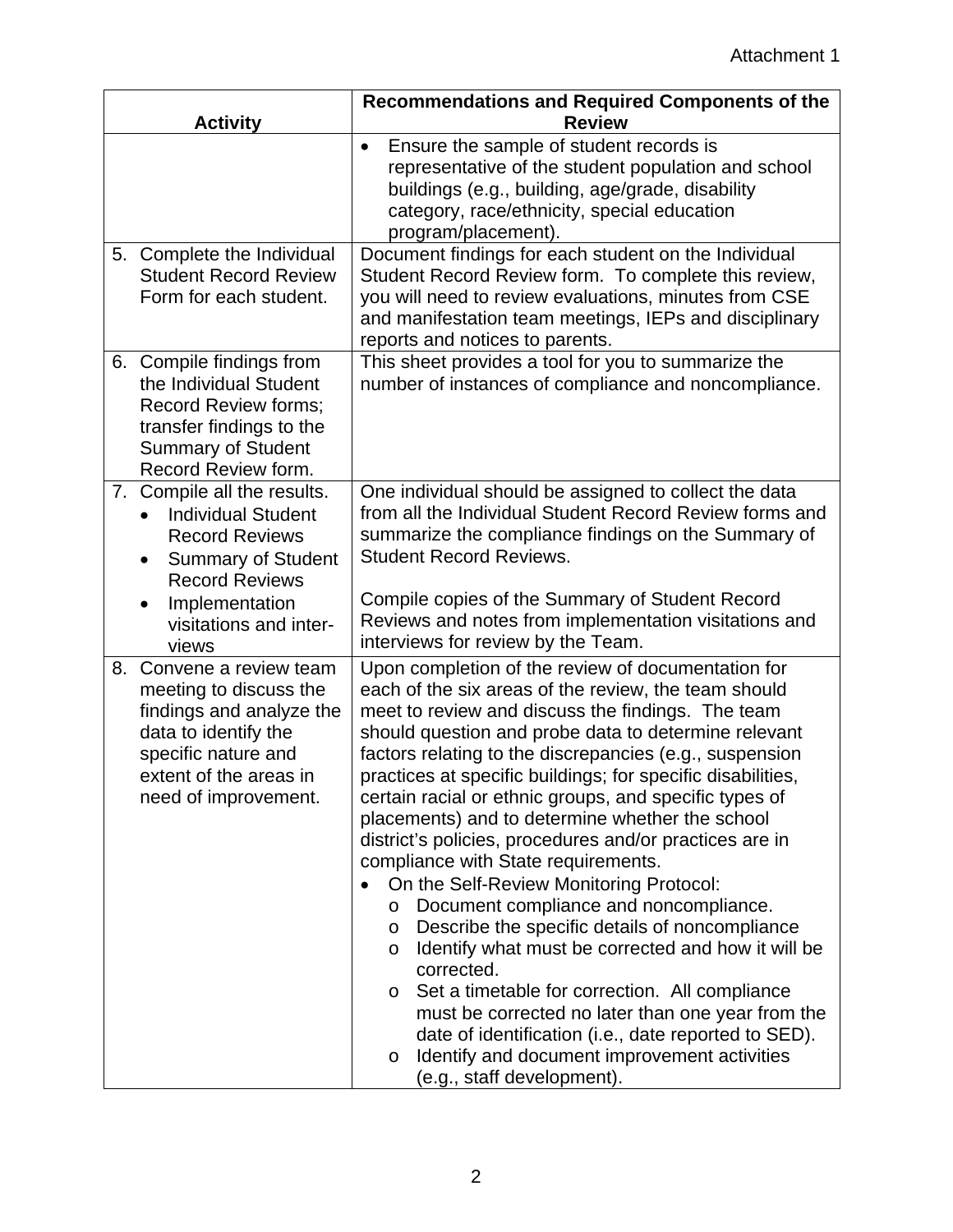| <b>Activity</b>                                                                                                                                                                                             | <b>Recommendations and Required Components of the</b><br><b>Review</b>                                                                                                                                         |
|-------------------------------------------------------------------------------------------------------------------------------------------------------------------------------------------------------------|----------------------------------------------------------------------------------------------------------------------------------------------------------------------------------------------------------------|
| 9. Submit the completed<br><b>Self-Review Monitoring</b><br>Protocol (Attachment 2)<br>to the Superintendent of<br><b>Schools or Chief School</b><br>Officer for approval and<br>certification of accuracy. | The Superintendent of Schools or Chief School Officer<br>should review the completed School District Self-Review<br>Monitoring Protocol to accept responsibility for the<br>accuracy of the compliance report. |
| 10. Submit a report to SED<br>(see sample in<br>Attachment 4).                                                                                                                                              | Due Date: Between August 1 and October 1, but no<br>later than October 1.                                                                                                                                      |
|                                                                                                                                                                                                             | Manner of submission: Web-based electronic<br>submission                                                                                                                                                       |
|                                                                                                                                                                                                             | To submit this form, go to http://pd.nysed.gov                                                                                                                                                                 |
|                                                                                                                                                                                                             | The Superintendent of Schools or Chief School Officer<br>must verify that the report to be submitted to SED<br>provides accurate data and information.                                                         |
|                                                                                                                                                                                                             | Print the Self-Review Monitoring Report after submitting<br>the report for record-keeping purposes.                                                                                                            |

**Maintain all documentation used to complete the self-review for seven years. Records should be retained in an organized and easily retrievable format. All documentation is subject to SED review.**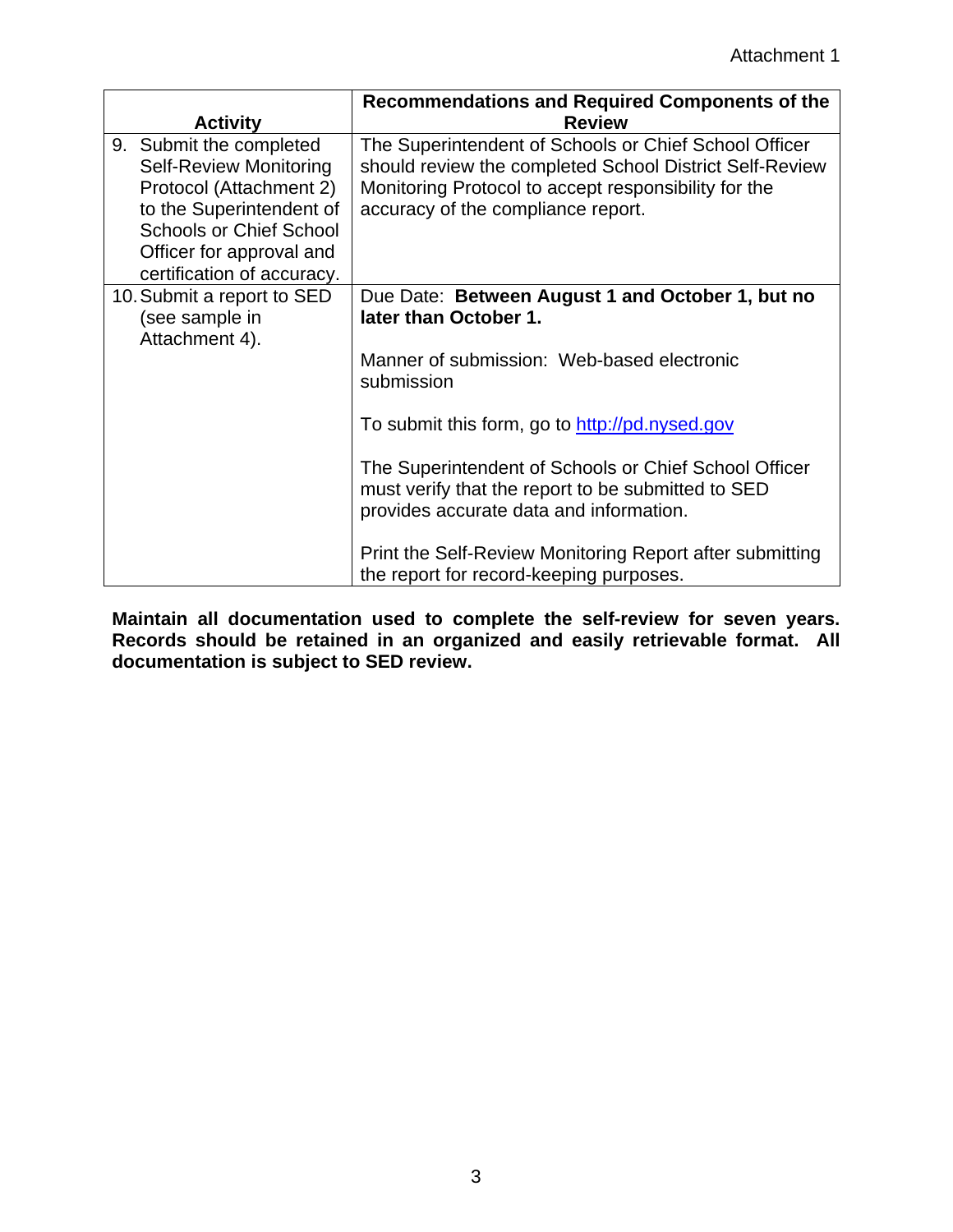#### **SCHOOL DISTRICT SELF-REVIEW MONITORING PROTOCOL SUSPENSION OF STUDENTS WITH DISABILITIES**

 **Review required for significant discrepancy in the school district's rate of long-term suspensions of students with disabilities as compared to other school districts.** 

 **Review required for significant discrepancy in the rate of long-term suspensions of students with disabilities by race/ethnicity.** 

**Names and titles of team members conducting the self-review:** 

For reviews required for significant discrepancy by race/ethnicity, indicate the name(s) of community representative(s) from diverse racial and ethnic backgrounds.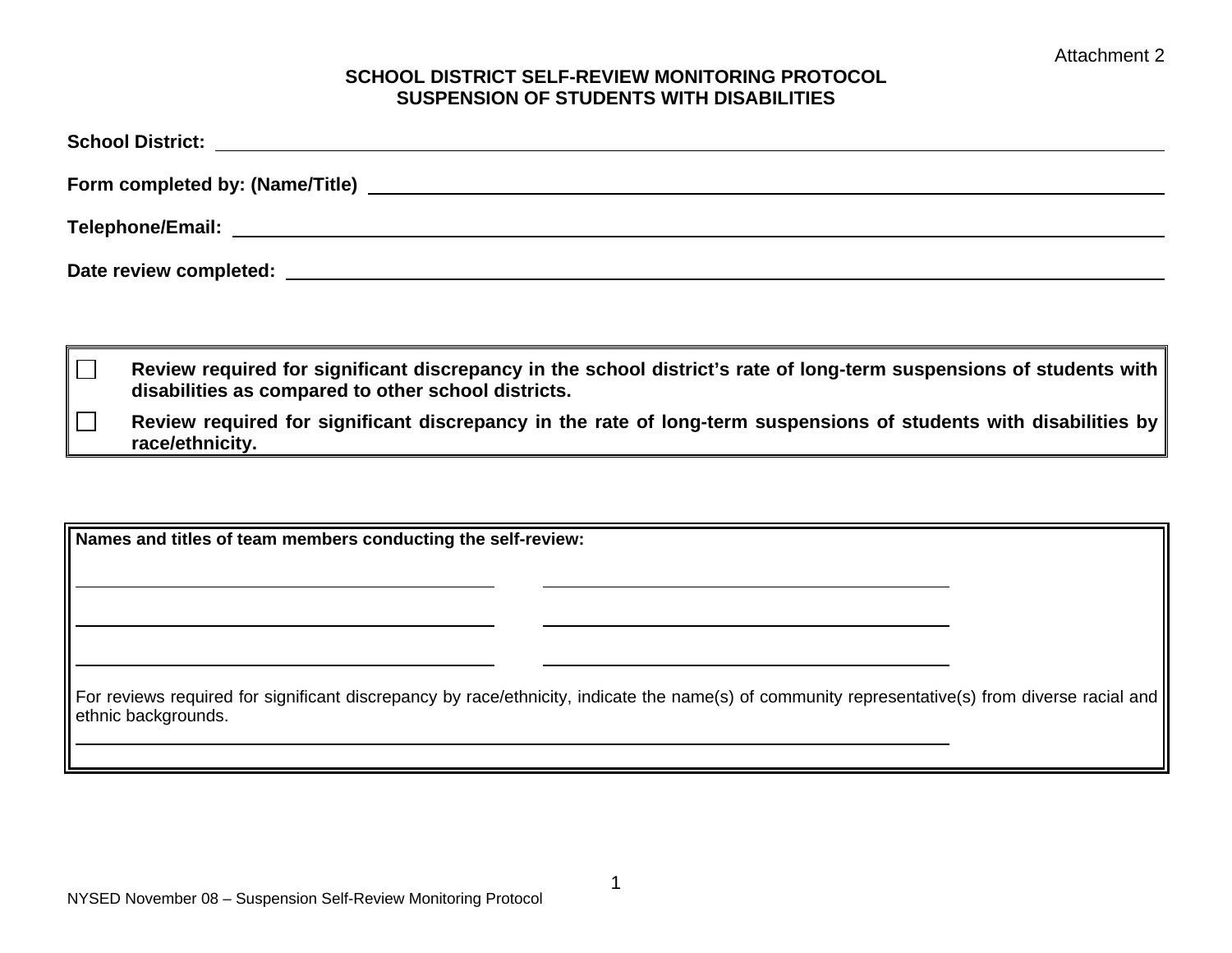#### **DIRECTIONS**

This form establishes the protocol to conduct the self-review. The district must conduct a review of each area as identified on this protocol. Each page of the protocol provides the following information:

**Area to be reviewed**: The six areas that must be reviewed include:

- 1. Individual Evaluations of Students with Disabilities
- 2. Individualized Education Programs (IEPs)
- 3. Behavioral Intervention Plans
- 4. Manifestation Determinations
- 5. General Procedures for Disciplinary Removals
- 6. Interim Alternative Educational Settings and Instructional Services

**Citation and Issue:** Regulatory requirements that have been determined by SED to be most closely related to the area and suspensions of students with disabilities have been identified for review.

**Documentation and Evidence:** For each area, the protocol provides a specific list of documentation (information to look at) and evidence (information to look for) that must be considered in the district's review of its policies, procedures and practices in the identified area.

**Number and Percentage of Compliance Based on Record Reviews:** Upon completion of the individual record reviews, document the number of student records found in compliance for each citation. In the next column, calculate the percentage of compliance based on record reviews (total number of records in compliance divided by the total number of records reviewed).

**Determination of Compliance: Y (Yes) or N (No).** A notation of Y indicates that the district is in compliance with the specific regulatory requirement. A notation of N indicates that the district is not in compliance with the regulatory requirement. The determination of compliance for some of the issues may be able to be made based solely on the review of individual student records. Instances of compliance noted for fewer than 90 percent of the records reviewed must be indicated as noncompliance. For other issues, the school district will need to consider other sources of documentation as indicated on the protocol. The team should carefully review all findings from all the documentation and evidence to make its determination of compliance for each citation.

**Findings:** This page is to be used by the school district to document the review team's findings and to identify any corrective actions necessary to correct identified compliance issues. The district should also note any improvement activities necessary in the identified area, whether related to a compliance finding or not, to address the school district's significant discrepancy in its rate of long-term suspensions of students with disabilities.

#### **This form must be kept on file by the school district and is not submitted to SED unless requested.**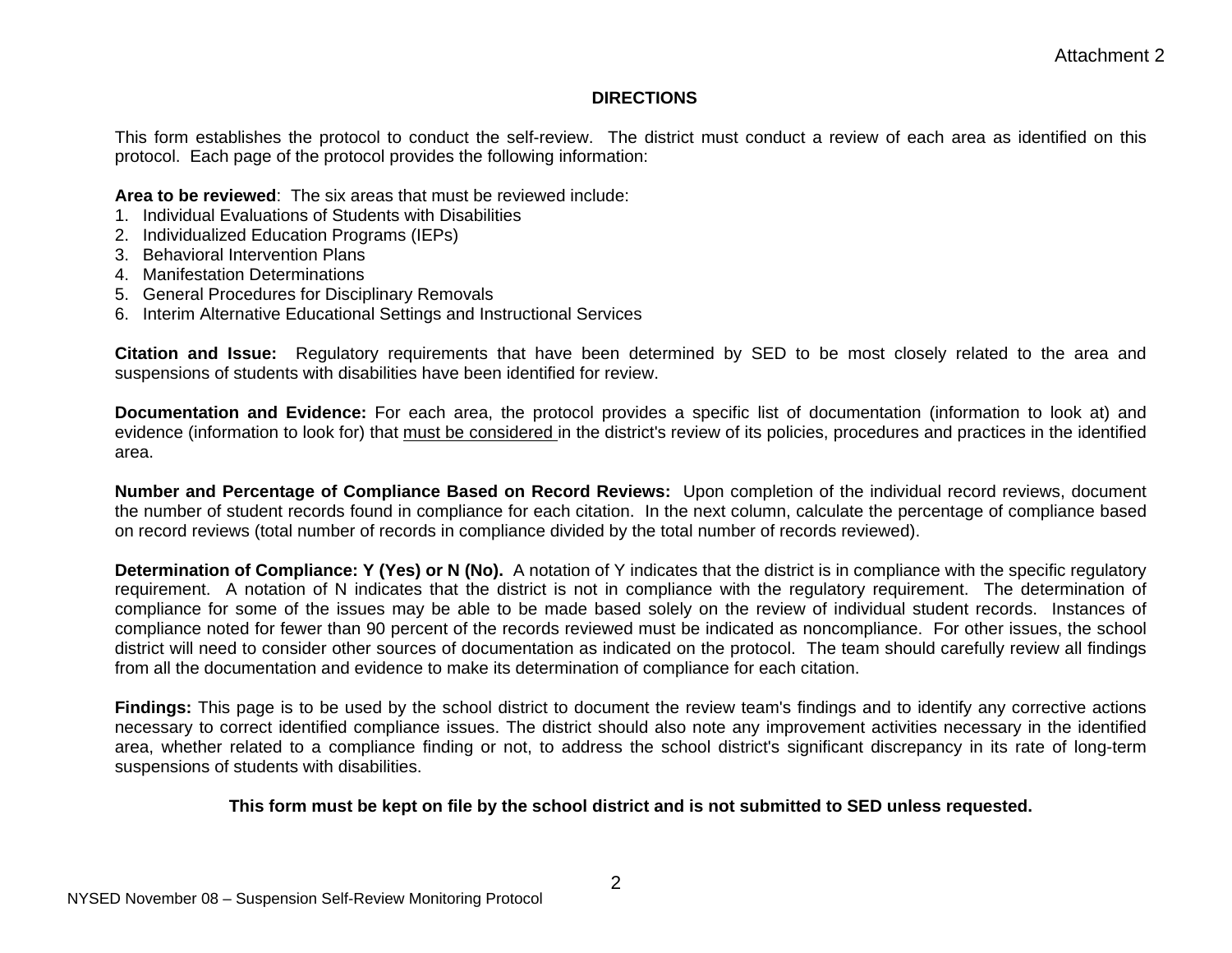#### **I. Individual Evaluations of Students with Disabilities**

The district's evaluation policies, procedures and practices must be reviewed to determine if students with disabilities have received appropriate evaluations upon which to base positive behavioral supports and services that would prevent the behaviors from occurring.

| <b>Citation</b>               | <b>Issue</b>                                                                                                                                                                                                                                                                                                                                                                                                                                                                                              | <b>Total # Records</b><br>in Compliance<br>(checked 'yes'<br>or 'N/A') | Percentage in<br><b>Compliance</b><br>(total # records<br>in compliance<br>divided by total<br># of records<br>reviewed) | <b>Determination</b><br>of Compliance<br><b>Based on</b><br><b>Record Review</b><br>and Other<br><b>Findings</b><br>N |  |
|-------------------------------|-----------------------------------------------------------------------------------------------------------------------------------------------------------------------------------------------------------------------------------------------------------------------------------------------------------------------------------------------------------------------------------------------------------------------------------------------------------------------------------------------------------|------------------------------------------------------------------------|--------------------------------------------------------------------------------------------------------------------------|-----------------------------------------------------------------------------------------------------------------------|--|
| 8 NYCRR<br>$\S200.4(b)(1)(v)$ | Initial evaluations of students with disabilities include<br>functional behavioral assessments (FBA) for students whose<br>behaviors impede their learning or that of others.                                                                                                                                                                                                                                                                                                                             |                                                                        |                                                                                                                          |                                                                                                                       |  |
| 8 NYCRR<br>$\S200.4(b)(4)$    | The reevaluation is sufficient to determine the student's<br>individual needs.                                                                                                                                                                                                                                                                                                                                                                                                                            |                                                                        |                                                                                                                          |                                                                                                                       |  |
| 8 NYCRR §200.1(r)             | FBAs identify the problem behavior, define the behavior in<br>concrete terms, identify contextual factors that contribute to<br>the behavior and formulate a hypothesis regarding the<br>general conditions under which a behavior usually occurs<br>and probable consequences that serve to maintain it.                                                                                                                                                                                                 |                                                                        |                                                                                                                          |                                                                                                                       |  |
| 8 NYCRR<br>$\S200.22(a)(2)^*$ | FBAs are based on multiple sources of data, including but<br>not limited to, information obtained from direct observation of<br>the student, information from the student, the student's<br>teacher(s) and/or related service providers(s), a review of<br>available data and information from the student's record and<br>other sources including any relevant information provided by<br>the student's parent. The FBA is not based solely on the<br>student's history of presenting problem behaviors. |                                                                        |                                                                                                                          |                                                                                                                       |  |

\*FBAs conducted after July 1, 2006.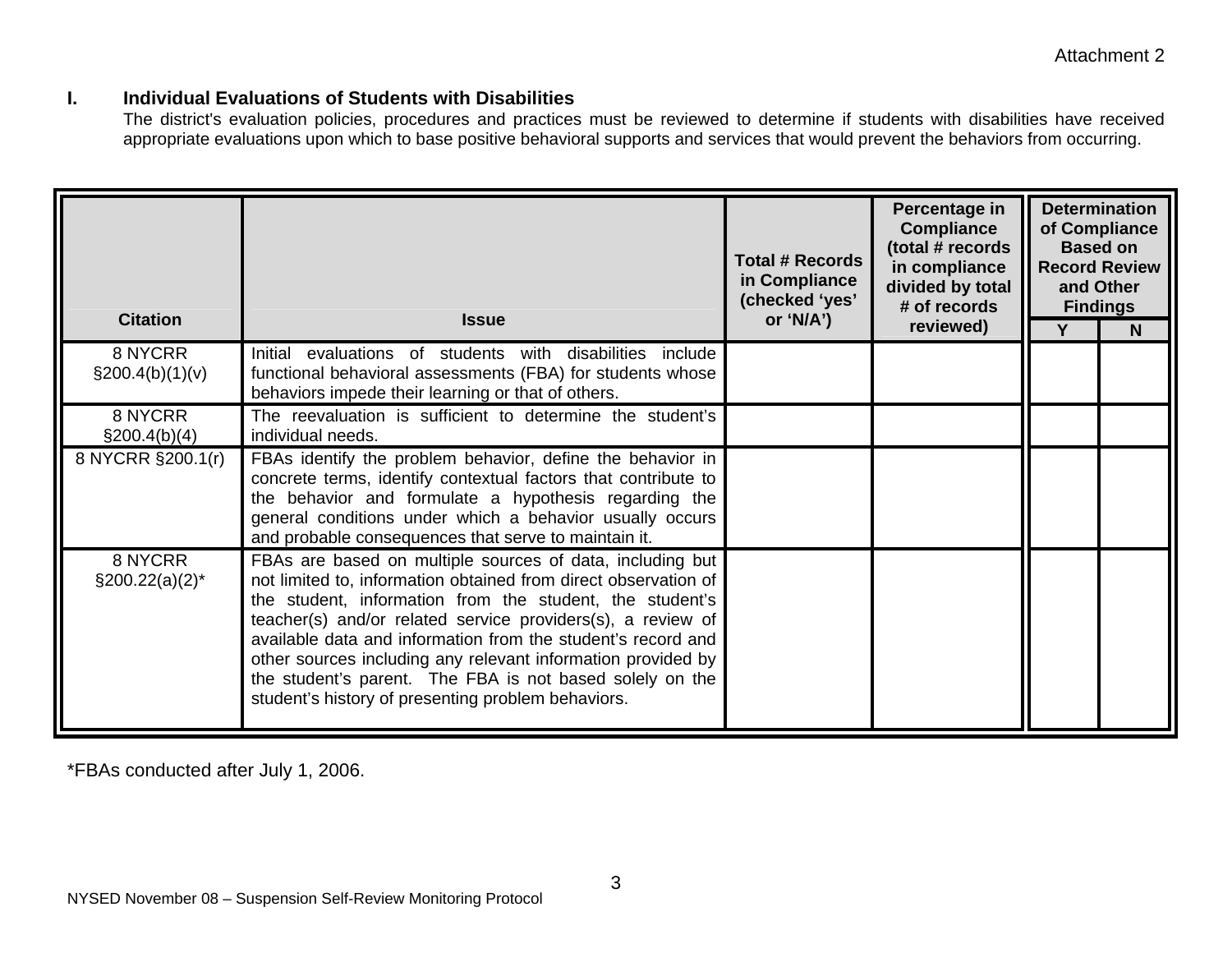Attachment 2

| <b>Citation</b>                                                                                                                                                                                                              | <b>Issue</b>                                                                                                                                                                                                                                                                                                                                                                                                                                                                                                                           |                                                                            | <b>Total # Records</b><br>in Compliance<br>(checked 'yes'<br>or 'N/A')                                                                                                                                                                                 | Percentage in<br><b>Compliance</b><br>(total # records<br>in compliance<br>divided by total<br># of records<br>reviewed) | <b>Based on</b><br>and Other<br>Y | <b>Determination</b><br>of Compliance<br><b>Record Review</b><br><b>Findings</b><br>$\mathsf{N}$ |
|------------------------------------------------------------------------------------------------------------------------------------------------------------------------------------------------------------------------------|----------------------------------------------------------------------------------------------------------------------------------------------------------------------------------------------------------------------------------------------------------------------------------------------------------------------------------------------------------------------------------------------------------------------------------------------------------------------------------------------------------------------------------------|----------------------------------------------------------------------------|--------------------------------------------------------------------------------------------------------------------------------------------------------------------------------------------------------------------------------------------------------|--------------------------------------------------------------------------------------------------------------------------|-----------------------------------|--------------------------------------------------------------------------------------------------|
| 8 NYCRR<br>$\S200.22(a)(3)^*$                                                                                                                                                                                                | The FBA provides a baseline of the student's problem<br>behaviors with regard to frequency, duration, intensity, and/or<br>latency across activities, settings, people and times of the<br>day and includes information in sufficient detail to form the<br>basis for a behavioral intervention plan for the student that<br>addresses antecedent behaviors, reinforces consequences<br>of the behavior, recommendations for teaching alternative<br>skills or behaviors and an assessment of student references<br>for reinforcement. |                                                                            |                                                                                                                                                                                                                                                        |                                                                                                                          |                                   |                                                                                                  |
| 8 NYCRR §201.3(a)                                                                                                                                                                                                            | FBAs are conducted or reviewed when students are<br>suspended or removed for behaviors that are determined to<br>be related to their disabilities.                                                                                                                                                                                                                                                                                                                                                                                     |                                                                            |                                                                                                                                                                                                                                                        |                                                                                                                          |                                   |                                                                                                  |
|                                                                                                                                                                                                                              | <b>Documentation</b>                                                                                                                                                                                                                                                                                                                                                                                                                                                                                                                   |                                                                            |                                                                                                                                                                                                                                                        | <b>Evidence</b>                                                                                                          |                                   |                                                                                                  |
| Look at:<br>• A random sample of records of students with disabilities suspended<br>for 10 days or more<br>$\bullet$ FBAs<br>Policies and procedures for individual evaluations and reevaluations<br><b>Staff interviews</b> | Look for evidence of:<br>200.1(r)                                                                                                                                                                                                                                                                                                                                                                                                                                                                                                      | FBAs in student records<br>FBAs conducted for individual and reevaluations | FBAs conducted subsequent to 10 or more day suspensions<br>FBA written reports include all components as defined in section<br>Consistent implementation across different race/ethnic groups<br>Consistent implementation across disability categories |                                                                                                                          |                                   |                                                                                                  |

\*FBAs conducted after July 1, 2006.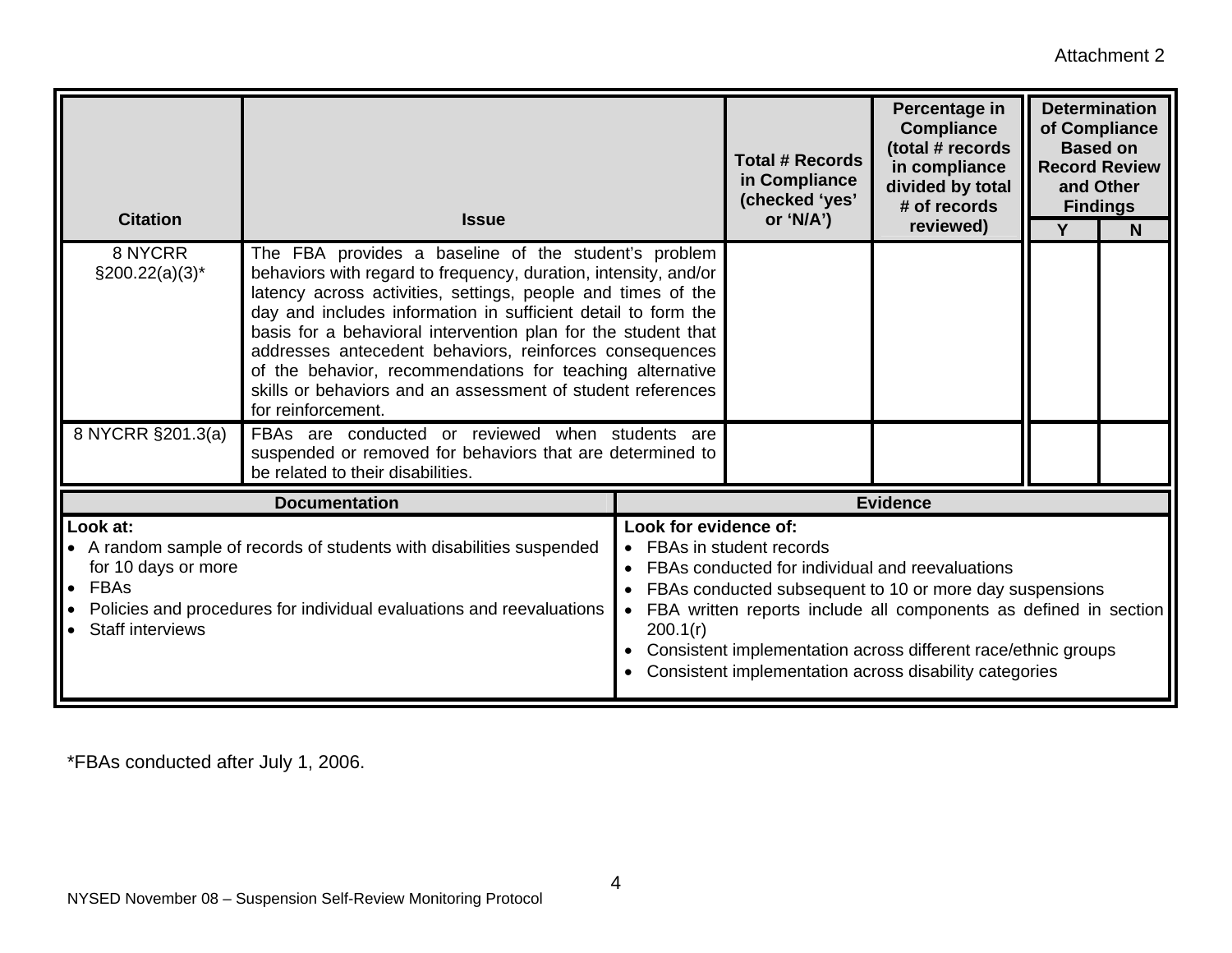| <b>Findings</b>                                                                          |                                     |  |  |  |
|------------------------------------------------------------------------------------------|-------------------------------------|--|--|--|
| Description of specific details of noncompliance in policy,<br>procedures and practices: | <b>Corrective action required:</b>  |  |  |  |
|                                                                                          | Improvement activities recommended: |  |  |  |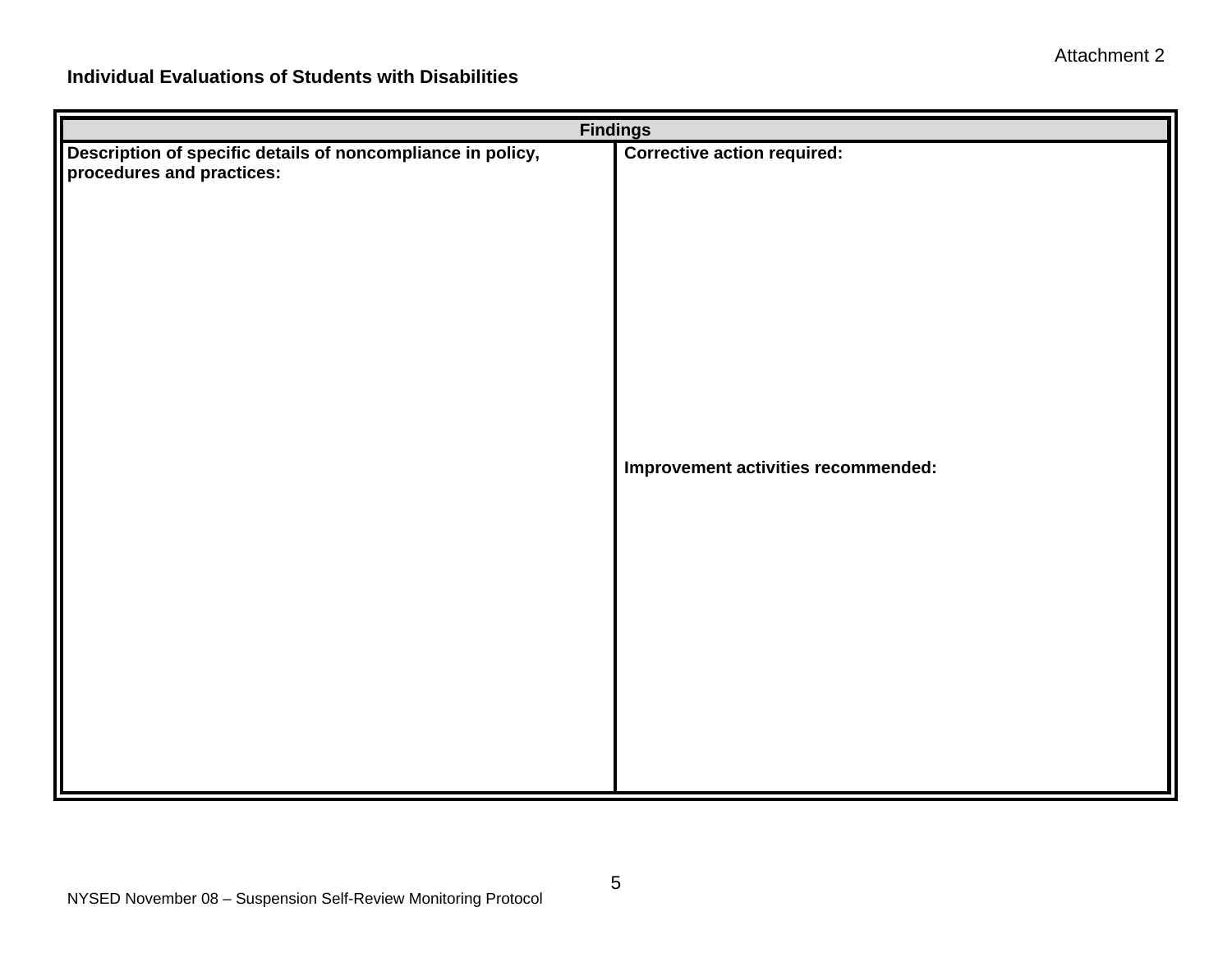#### **II. Individualized Education Programs (IEP)**

The IEPs of students with disabilities suspended for 10 days or more must be reviewed to ensure they include positive behavioral supports and services a student with a disability needs to prevent the occurrence of a behavior.

| <b>Citation</b>                                                                                                                                                                                | <b>Issue</b>                                                                                                                                                                               |                                                                                                               | Total #<br><b>Records in</b><br><b>Compliance</b><br>(checked<br>'yes' or<br>'N/A')                                                                                                                                                                                                                                                                                                  | Percentage in<br><b>Compliance</b><br>(total # records<br>in compliance<br>divided by total<br># of records<br>reviewed) | <b>Compliance</b><br><b>Based on Record</b><br><b>Review and Other</b><br><b>Findings</b><br>Y | <b>Determination of</b><br>N |  |
|------------------------------------------------------------------------------------------------------------------------------------------------------------------------------------------------|--------------------------------------------------------------------------------------------------------------------------------------------------------------------------------------------|---------------------------------------------------------------------------------------------------------------|--------------------------------------------------------------------------------------------------------------------------------------------------------------------------------------------------------------------------------------------------------------------------------------------------------------------------------------------------------------------------------------|--------------------------------------------------------------------------------------------------------------------------|------------------------------------------------------------------------------------------------|------------------------------|--|
| 8 NYCRR<br>\$200.4(d)(3)                                                                                                                                                                       | For students whose behaviors impede their learning or that of<br>others, the IEPs include positive behavioral interventions and<br>supports and other strategies to address the behaviors. |                                                                                                               |                                                                                                                                                                                                                                                                                                                                                                                      |                                                                                                                          |                                                                                                |                              |  |
| 8 NYCRR<br>\$200.3(d)(1)                                                                                                                                                                       | The general education teacher's role in CSE meetings<br>includes identification of appropriate positive behavioral<br>interventions and strategies for the student.                        |                                                                                                               |                                                                                                                                                                                                                                                                                                                                                                                      |                                                                                                                          |                                                                                                |                              |  |
| 8 NYCRR §201.4(e)                                                                                                                                                                              | The district takes steps to remedy any deficiencies in the<br>student's IEP or placement as identified by the manifestation<br>team.                                                       |                                                                                                               |                                                                                                                                                                                                                                                                                                                                                                                      |                                                                                                                          |                                                                                                |                              |  |
|                                                                                                                                                                                                | <b>Documentation</b>                                                                                                                                                                       |                                                                                                               | <b>Evidence</b>                                                                                                                                                                                                                                                                                                                                                                      |                                                                                                                          |                                                                                                |                              |  |
| Look at:<br>• Samples of IEPs of students with disabilities suspended for 10 days<br>or more<br>Student progress reports<br><b>CSE</b> meeting minutes<br>$\bullet$<br><b>Staff interviews</b> | Look for evidence of:<br>$\bullet$<br>$\bullet$                                                                                                                                            | services for the student<br>Consistency across race/ethnic groups<br>Consistency across disability categories | Behavioral needs documented in present levels of performance<br>Annual goals to address behavior needs related to the disability<br>Recommendations for special education services<br>Use of time out room documented on the IEP, if appropriate<br>Documentation on the IEP of student's need for a behavioral plan<br>Teacher recommendations for positive behavioral supports and |                                                                                                                          |                                                                                                |                              |  |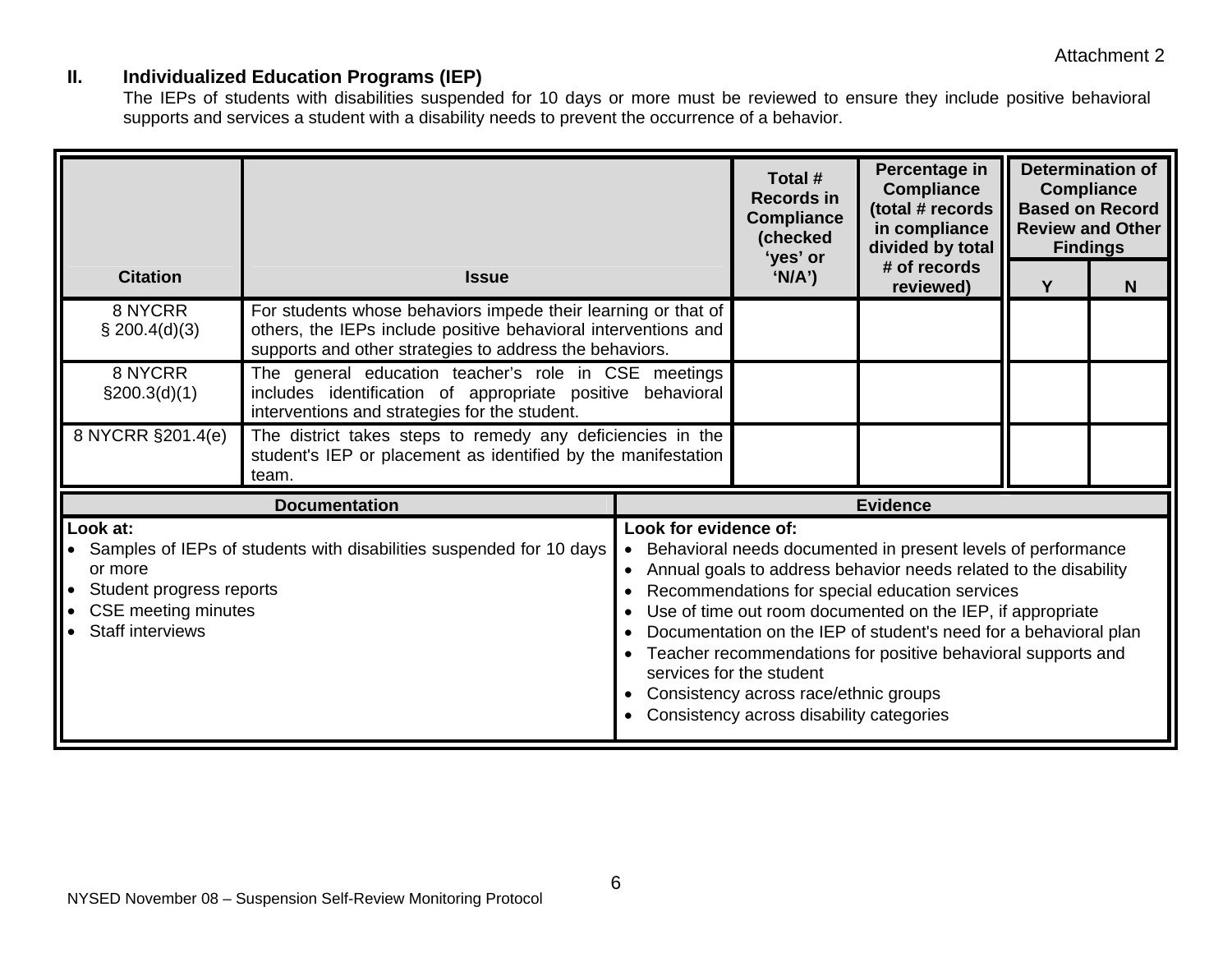## **Individualized Education Programs (IEP)**

|                                                                                          | <b>Findings</b>                     |
|------------------------------------------------------------------------------------------|-------------------------------------|
| Description of specific details of noncompliance in policy,<br>procedures and practices: | <b>Corrective action required:</b>  |
|                                                                                          | Improvement activities recommended: |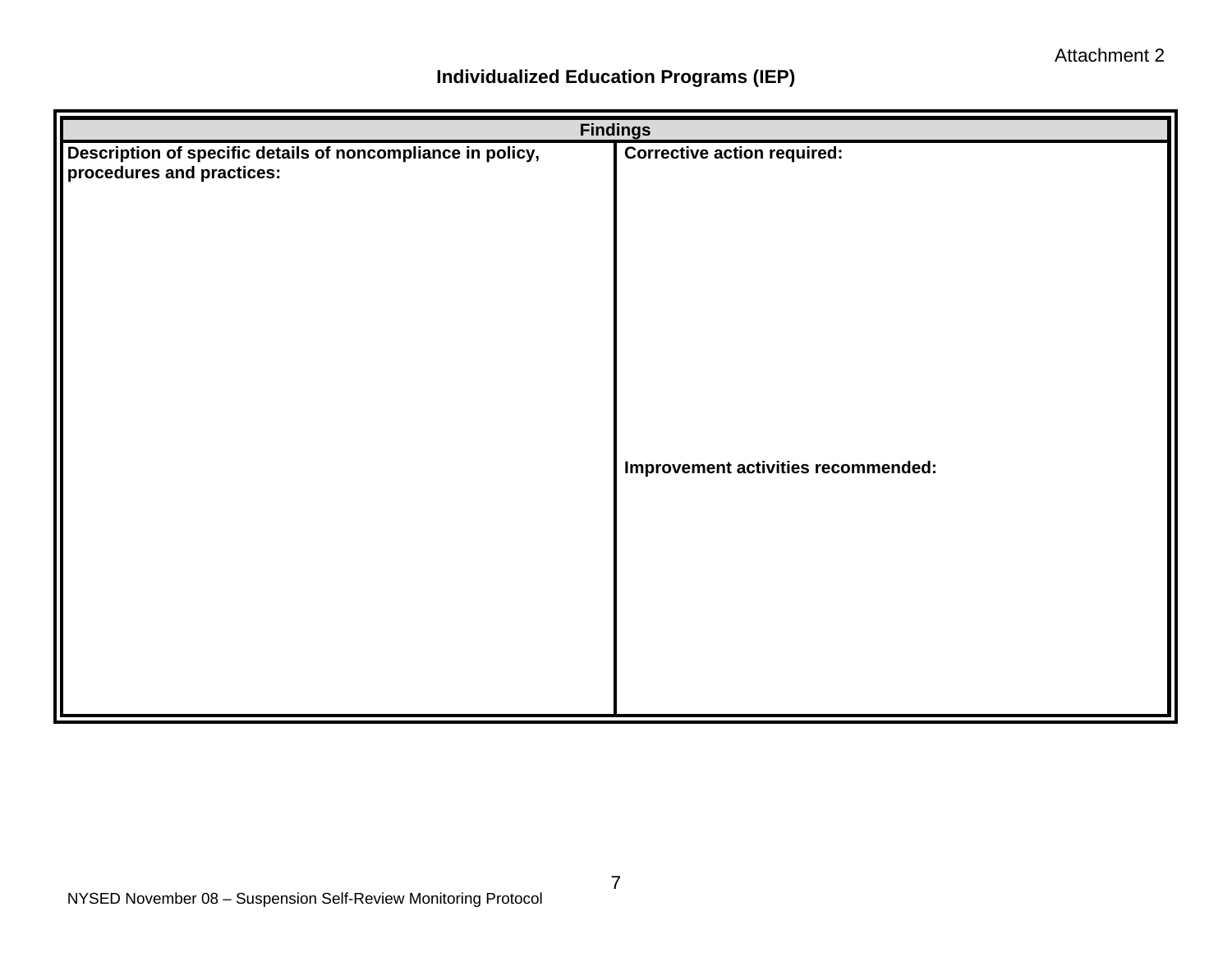#### **III. Behavioral Intervention Plans**

Policies, procedures and practices to develop and implement appropriate behavioral intervention plans for students with disabilities must be reviewed to ensure the district is taking appropriate steps to prevent the reoccurrence of a student's behaviors.

| <b>Citation</b>                    | <b>Issue</b>                                                                                                                                                                                                                                                                                                                        | <b>Total # Records</b><br>in Compliance<br>(checked 'yes'<br>or 'N/A') | Percentage in<br><b>Compliance</b><br>(total # records<br>in compliance<br>divided by total<br># of records<br>reviewed) | <b>Determination</b><br>of Compliance<br><b>Based on</b><br><b>Record Review</b><br>and Other<br><b>Findings</b><br>Y<br>N |  |
|------------------------------------|-------------------------------------------------------------------------------------------------------------------------------------------------------------------------------------------------------------------------------------------------------------------------------------------------------------------------------------|------------------------------------------------------------------------|--------------------------------------------------------------------------------------------------------------------------|----------------------------------------------------------------------------------------------------------------------------|--|
| 8 NYCRR §201.2(a)                  | Behavioral intervention plans are based on the results of the<br>FBA and, at a minimum, include a description of the problem<br>behavior, global and specific hypotheses as to why the<br>problem behavior occurs and intervention strategies that<br>include positive behavioral supports and services to address<br>the behavior. |                                                                        |                                                                                                                          |                                                                                                                            |  |
| 8 NYCRR<br>$\S200.22(b)(4)(i)^*$   | BIPs identify the baseline measure of the problem behavior,<br>including the frequency, duration, intensity and/or latency of<br>the targeted behaviors. Such baseline, to the extent<br>practicable, include data taken across activities, settings,<br>people and times of the day.                                               |                                                                        |                                                                                                                          |                                                                                                                            |  |
| 8 NYCRR<br>$\S200.22(b)(4)(ii)^*$  | BIPs identify the intervention strategies to be used to alter<br>antecedent events to prevent the occurrence of the behavior,<br>teach individual alternative and adaptive behaviors to the<br>student, and provide consequences for the targeted<br>inappropriate behavior(s) and alternative acceptable<br>behaviors.             |                                                                        |                                                                                                                          |                                                                                                                            |  |
| 8 NYCRR<br>$\S200.22(b)(4)(iii)^*$ | BIPs include a schedule to measure the effectiveness of the<br>interventions, including the frequency, duration and intensity<br>of the targeted behaviors at scheduled intervals.                                                                                                                                                  |                                                                        |                                                                                                                          |                                                                                                                            |  |

\*For BIPs developed after July 1, 2006.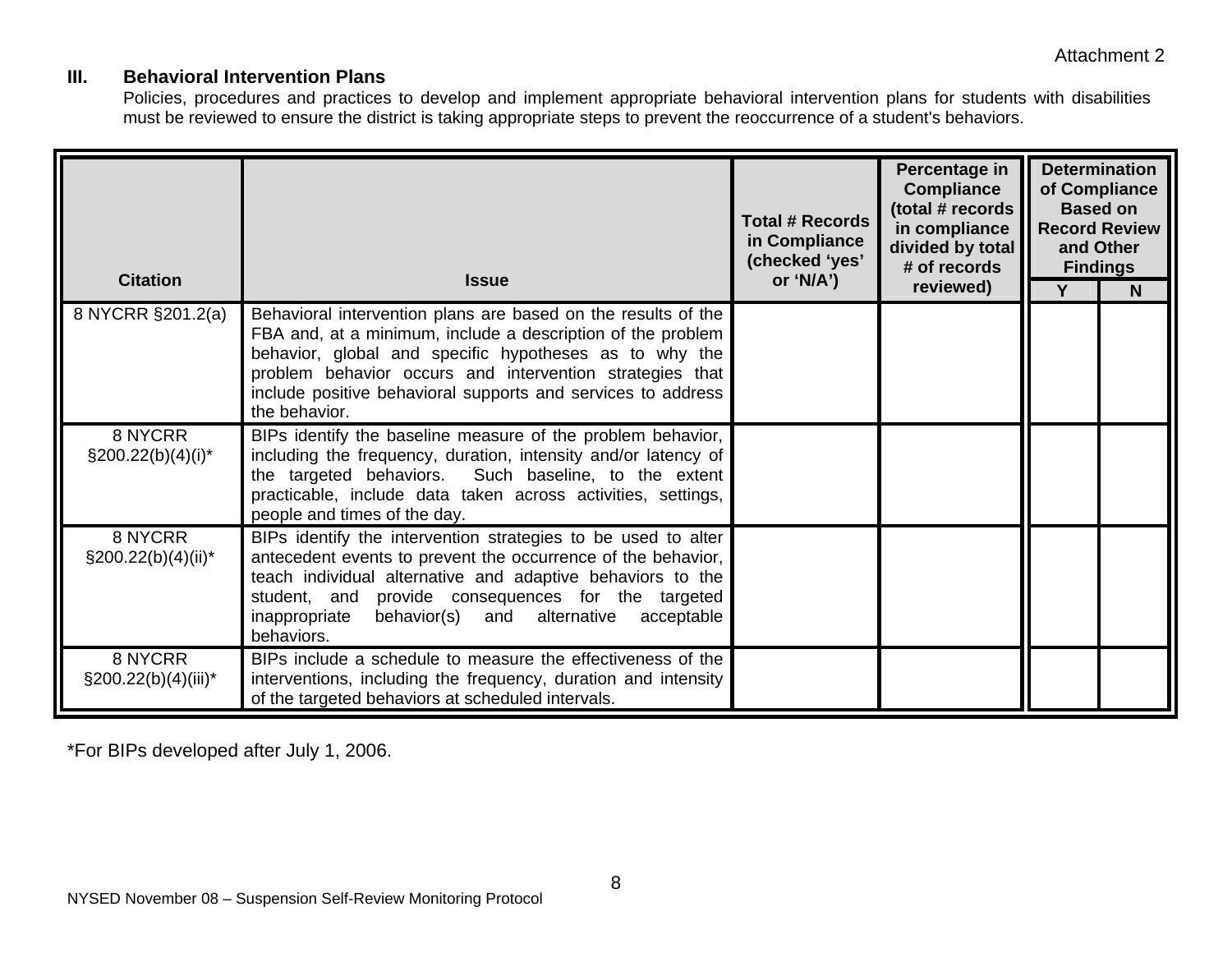Attachment 2

| <b>Citation</b>                                                                                                                                                                                                 | <b>Issue</b>                                                                                                                                                                                                                                                                                                                                                                     |                       | <b>Total # Records</b><br>in Compliance<br>(checked 'yes'<br>or 'N/A')                                                                                                                                                                                                                          | Percentage in<br><b>Compliance</b><br>(total # records<br>in compliance<br>divided by total<br># of records<br>reviewed) | <b>Determination</b><br>of Compliance<br><b>Based on</b><br><b>Record Review</b><br>and Other<br><b>Findings</b> |  |
|-----------------------------------------------------------------------------------------------------------------------------------------------------------------------------------------------------------------|----------------------------------------------------------------------------------------------------------------------------------------------------------------------------------------------------------------------------------------------------------------------------------------------------------------------------------------------------------------------------------|-----------------------|-------------------------------------------------------------------------------------------------------------------------------------------------------------------------------------------------------------------------------------------------------------------------------------------------|--------------------------------------------------------------------------------------------------------------------------|------------------------------------------------------------------------------------------------------------------|--|
| 8 NYCRR<br>$\S200.22(b)(5)^*$                                                                                                                                                                                   | The implementation of a student's BIP includes regular<br>progress monitoring of the frequency, duration and intensity of<br>the behavioral interventions at scheduled intervals.<br>results of the progress monitoring are documented and<br>reported to the student's parents and to the CSE and are<br>considered in any determination to revise the student's BIP or<br>IEP. | The                   |                                                                                                                                                                                                                                                                                                 |                                                                                                                          |                                                                                                                  |  |
| 8 NYCRR §201.3(a)                                                                                                                                                                                               | When a student has been removed for more than 10 days and<br>the student's conduct is a manifestation of the student's<br>disability, the CSE conducts a FBA and implements a<br>behavioral intervention plan for that student.                                                                                                                                                  |                       |                                                                                                                                                                                                                                                                                                 |                                                                                                                          |                                                                                                                  |  |
| 8 NYCRR §201.3(b)                                                                                                                                                                                               | If the student already has a behavioral intervention plan, the<br>CSE meets to review the plan and its implementation and<br>modifies the plan and its implementation, as necessary, to<br>address the behavior that resulted in the disciplinary change<br>of placement.                                                                                                        |                       |                                                                                                                                                                                                                                                                                                 |                                                                                                                          |                                                                                                                  |  |
| 8 NYCRR §201.4(e)                                                                                                                                                                                               | Behavioral intervention plans are implemented, monitored and<br>progress documented.                                                                                                                                                                                                                                                                                             |                       |                                                                                                                                                                                                                                                                                                 |                                                                                                                          |                                                                                                                  |  |
|                                                                                                                                                                                                                 | <b>Evidence</b>                                                                                                                                                                                                                                                                                                                                                                  |                       |                                                                                                                                                                                                                                                                                                 |                                                                                                                          |                                                                                                                  |  |
| Look at:<br>• Written behavioral intervention plans for a sample of students<br>suspended for 10 or more days<br>Classroom visitations (behavioral intervention plan implementation)<br>Staff/parent interviews |                                                                                                                                                                                                                                                                                                                                                                                  | Look for evidence of: | Behavioral intervention plans that include the required components<br>Staff informed of their responsibilities to implement IEPs<br>Evidence of consistent implementation of behavioral plans<br>Regular review, revision and progress monitoring of plans<br>Documentation of student progress |                                                                                                                          |                                                                                                                  |  |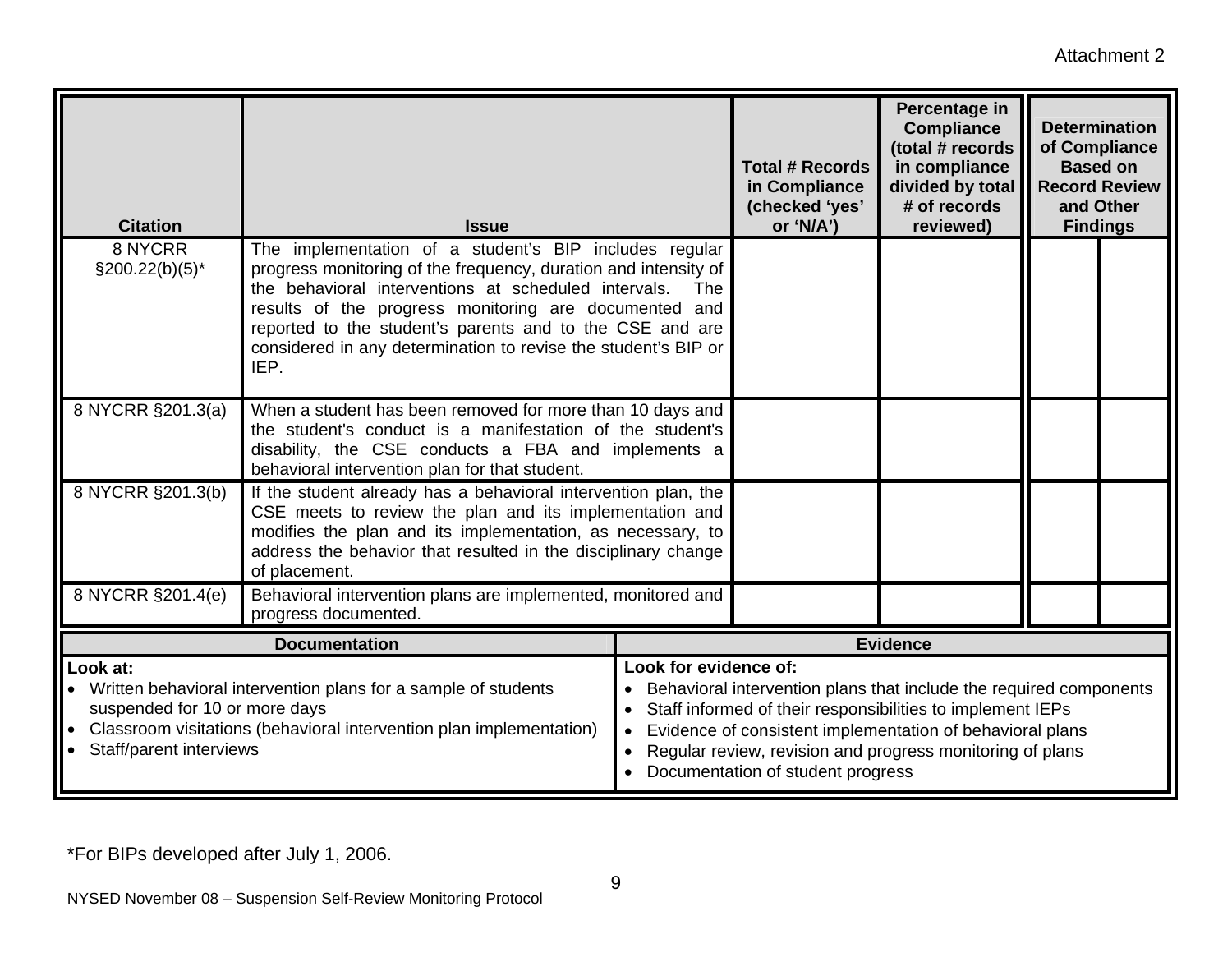#### **Behavioral Intervention Plans**

| Description of specific details of noncompliance in policy,<br>procedures and practices: | <b>Findings</b><br><b>Corrective action required:</b><br>Improvement activities recommended: |  |  |  |
|------------------------------------------------------------------------------------------|----------------------------------------------------------------------------------------------|--|--|--|
|                                                                                          |                                                                                              |  |  |  |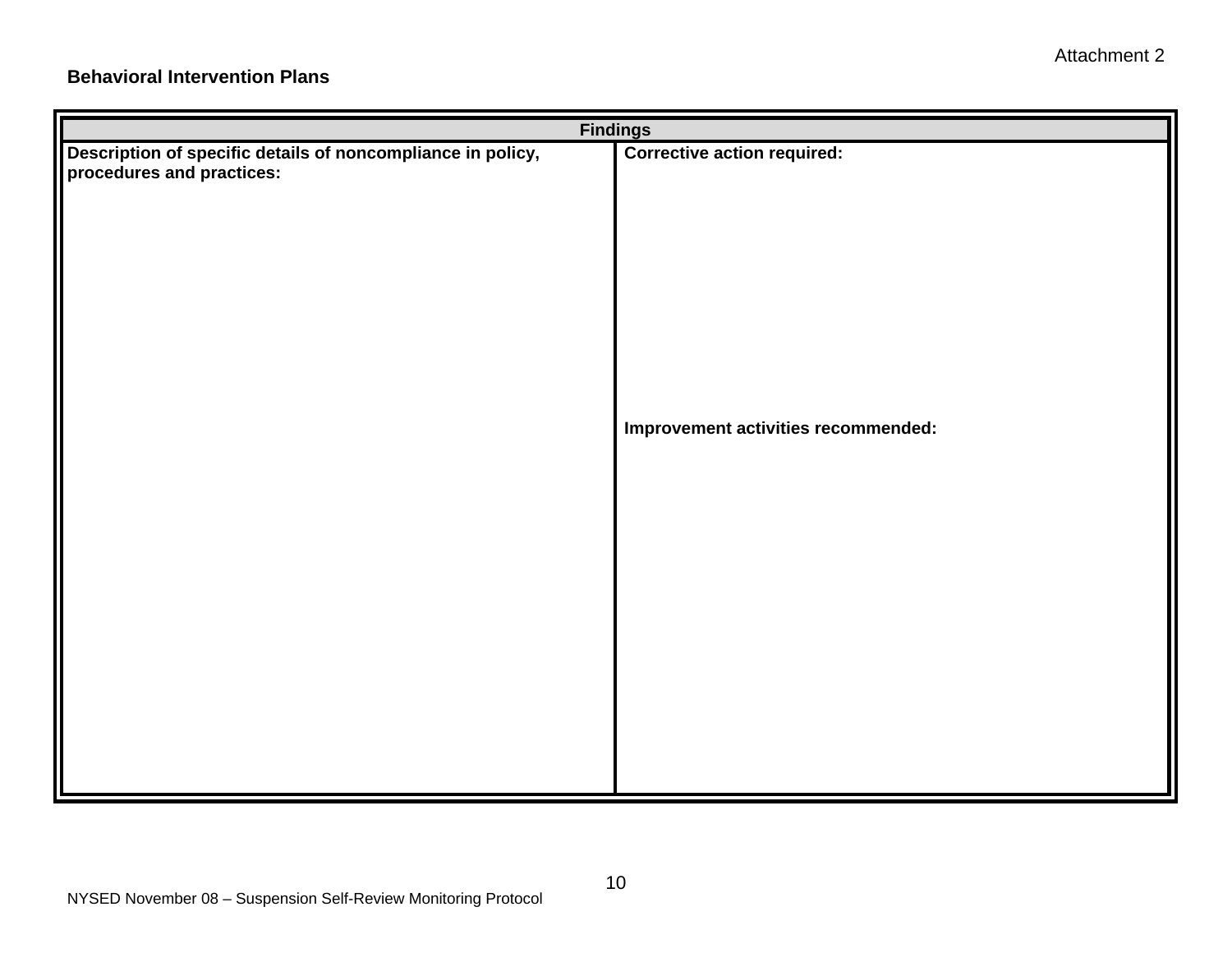#### **IV. Manifestation Determinations**

The district's policies, procedures and practices relating to manifestation determinations (a review of the relationship of the student's conduct to the disability) must be made to ensure that students with disabilities are not suspended or removed for more than 10 days in a school year for behaviors related to their disabilities.

|                                                                                    |                                                                                                                                                                                                                                                                                                                                                | Total #<br><b>Records in</b><br><b>Compliance</b><br>(checked<br>'yes' or                                                                                                                                                                                                      |        | Percentage in<br><b>Compliance</b><br>(total # records<br>in compliance<br>divided by total #<br>of records | <b>Determination</b><br>of Compliance<br><b>Based on</b><br><b>Record Review</b><br>and Other<br><b>Findings</b> |                |
|------------------------------------------------------------------------------------|------------------------------------------------------------------------------------------------------------------------------------------------------------------------------------------------------------------------------------------------------------------------------------------------------------------------------------------------|--------------------------------------------------------------------------------------------------------------------------------------------------------------------------------------------------------------------------------------------------------------------------------|--------|-------------------------------------------------------------------------------------------------------------|------------------------------------------------------------------------------------------------------------------|----------------|
| <b>Citation</b>                                                                    | <b>Issue</b>                                                                                                                                                                                                                                                                                                                                   |                                                                                                                                                                                                                                                                                | 'N/A') | reviewed)                                                                                                   | Y                                                                                                                | N <sub>1</sub> |
| 8 NYCRR<br>\$201.4(a)                                                              | The manifestation review is conducted immediately, but not later than<br>10 days after the decision to remove or suspend the student.                                                                                                                                                                                                          |                                                                                                                                                                                                                                                                                |        |                                                                                                             |                                                                                                                  |                |
| 8 NYCRR<br>§201.4(b)                                                               | A team that includes the student's parent, an individual from the<br>school district who is knowledgeable about the student and<br>interpretation of behavior and the relevant members of the CSE as<br>determined by the parent and the school district conducts the<br>manifestation review. Parents are notified in writing of the meeting. |                                                                                                                                                                                                                                                                                |        |                                                                                                             |                                                                                                                  |                |
| 8 NYCRR<br>§201.4(c)                                                               | All relevant information in the student's file including the student's IEP,<br>any teacher observations, and any relevant information provided by<br>the parents is reviewed.                                                                                                                                                                  |                                                                                                                                                                                                                                                                                |        |                                                                                                             |                                                                                                                  |                |
| 8 NYCRR<br>$\S 201.4(d)(2)$                                                        | The manifestation determination is made based on whether the<br>conduct was caused by or had a direct and substantial relationship to<br>the student's disability or was the direct result of the school district's<br>failure to implement the IEP.                                                                                           |                                                                                                                                                                                                                                                                                |        |                                                                                                             |                                                                                                                  |                |
| 8 NYCRR<br>$\S201.4(d)(2)(ii)$                                                     | If conduct was a manifestation of the student's disability, the student is<br>returned to the placement from which the student was removed<br>(except drugs, weapons or serious bodily injury removals).                                                                                                                                       |                                                                                                                                                                                                                                                                                |        |                                                                                                             |                                                                                                                  |                |
| <b>Documentation</b><br><b>Evidence</b>                                            |                                                                                                                                                                                                                                                                                                                                                |                                                                                                                                                                                                                                                                                |        |                                                                                                             |                                                                                                                  |                |
| Look at:<br>Manifestation team minutes<br>Parent notification letters<br>$\bullet$ | Superintendent's hearing proceedings                                                                                                                                                                                                                                                                                                           | Look for evidence of:<br>• Full team participation<br>Decisions based on a review of relevant information<br>Consistency in manifestation determination procedures among<br>students by race/ethnicity<br>• Consistency among students of different disability classifications |        |                                                                                                             |                                                                                                                  |                |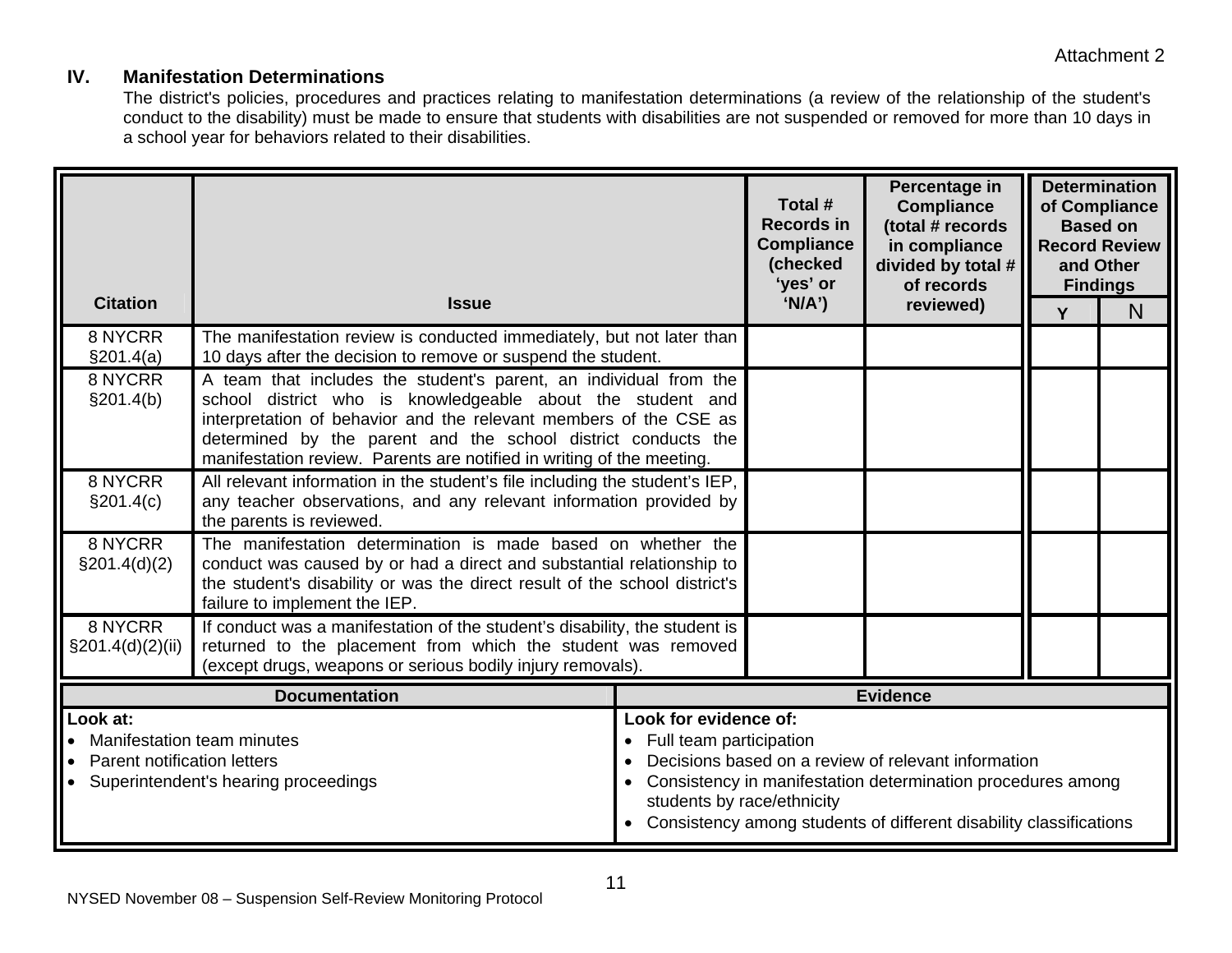#### **Manifestation Determinations**

| <b>Findings</b>                                                                          |                                     |  |  |  |
|------------------------------------------------------------------------------------------|-------------------------------------|--|--|--|
| Description of specific details of noncompliance in policy,<br>procedures and practices: | <b>Corrective action required:</b>  |  |  |  |
|                                                                                          | Improvement activities recommended: |  |  |  |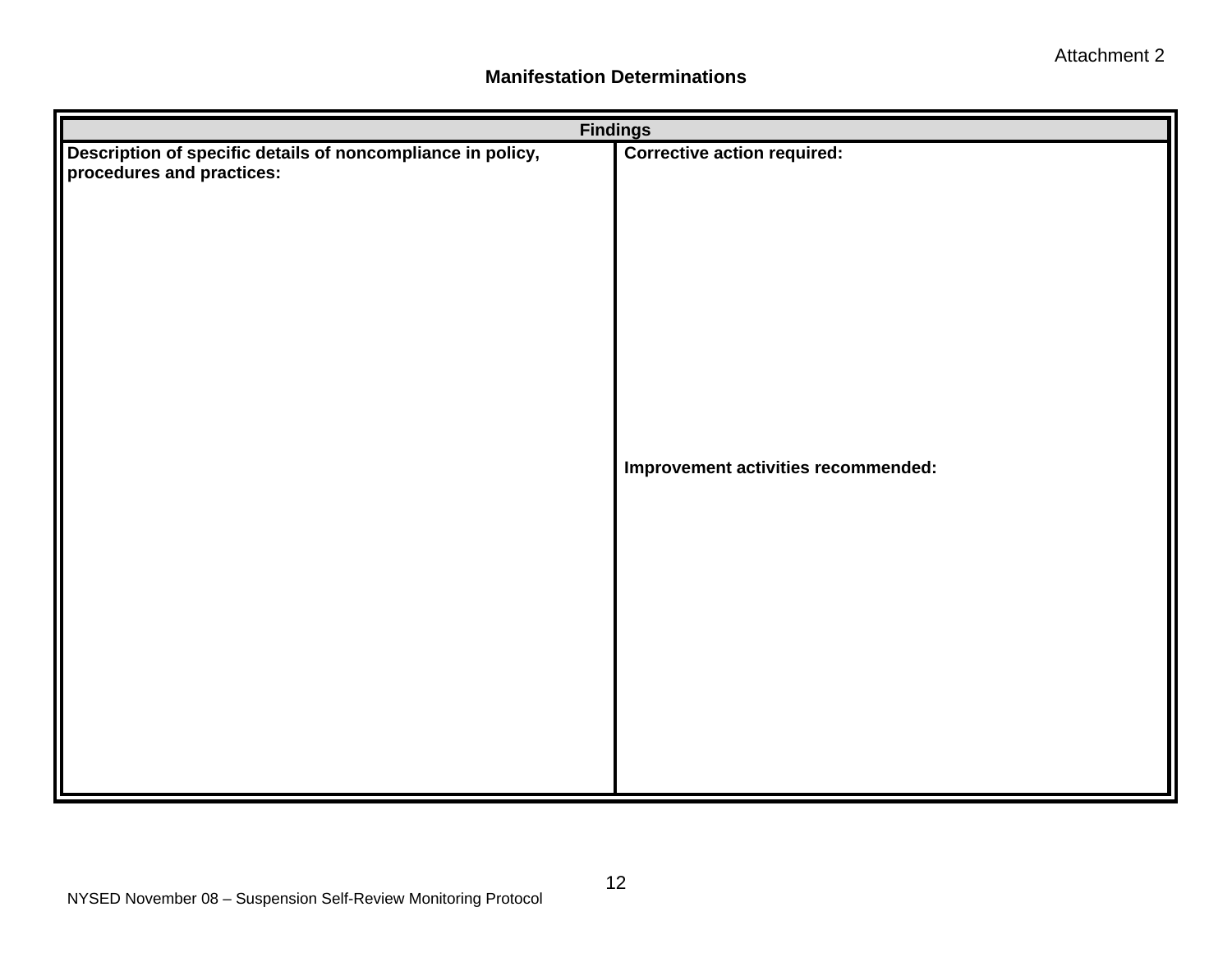#### **V. General Procedures for Disciplinary Removals**

The policies, procedures and practices of the school district must be reviewed to determine if the general procedures for disciplinary actions by school principals and superintendent's hearings ensure that the rights of students with disabilities under IDEA are protected.

| <b>Citation</b>       | <b>Issue</b>                                                                                                                                                                                                                                               |  | <b>Total # Records</b><br>in Compliance<br>(checked 'yes'<br>or 'N/A')                                                                                                                                                                                                                                                                                                                                                                                                                  | Percentage in<br><b>Compliance (total</b><br># records in<br>compliance<br>divided by total #<br>of records | <b>Findings</b> | <b>Determination</b><br>of Compliance<br><b>Based on</b><br><b>Record Review</b><br>and Other |
|-----------------------|------------------------------------------------------------------------------------------------------------------------------------------------------------------------------------------------------------------------------------------------------------|--|-----------------------------------------------------------------------------------------------------------------------------------------------------------------------------------------------------------------------------------------------------------------------------------------------------------------------------------------------------------------------------------------------------------------------------------------------------------------------------------------|-------------------------------------------------------------------------------------------------------------|-----------------|-----------------------------------------------------------------------------------------------|
|                       |                                                                                                                                                                                                                                                            |  |                                                                                                                                                                                                                                                                                                                                                                                                                                                                                         | reviewed)                                                                                                   | $\overline{Y}$  | N                                                                                             |
| 8 NYCRR<br>\$201.7(a) | The parent is notified and provided a copy of the procedural<br>safeguards notice within 10 days of the decision to suspend the<br>student for more than 10 days.                                                                                          |  |                                                                                                                                                                                                                                                                                                                                                                                                                                                                                         |                                                                                                             |                 |                                                                                               |
| 8 NYCRR<br>§201.7(b)  | Suspensions of students with disabilities do not exceed the<br>amount of time that a nondisabled student would be subject to<br>suspension for the same behavior.                                                                                          |  |                                                                                                                                                                                                                                                                                                                                                                                                                                                                                         |                                                                                                             |                 |                                                                                               |
| 8 NYCRR<br>§201.7(c)  | A manifestation determination has been made prior to the<br>removal of a student with a disability for more than 10 school<br>days. If the behavior is a manifestation of the disability, the<br>penalty phase of a superintendent's hearing is dismissed. |  |                                                                                                                                                                                                                                                                                                                                                                                                                                                                                         |                                                                                                             |                 |                                                                                               |
| 8 NYCRR<br>§201.7(d)  | Short-term suspensions of students with disabilities are reviewed<br>to determine if they constitute a pattern of removals.                                                                                                                                |  |                                                                                                                                                                                                                                                                                                                                                                                                                                                                                         |                                                                                                             |                 |                                                                                               |
| 8 NYCRR<br>§201.7(f)  | School personnel consider unique circumstances on a case-by-<br>case basis when determining whether to suspend a student with a<br>disability.                                                                                                             |  |                                                                                                                                                                                                                                                                                                                                                                                                                                                                                         |                                                                                                             |                 |                                                                                               |
|                       | <b>Documentation</b>                                                                                                                                                                                                                                       |  |                                                                                                                                                                                                                                                                                                                                                                                                                                                                                         | <b>Evidence</b>                                                                                             |                 |                                                                                               |
| Look at:              | Notification letters to parents for disciplinary actions<br>Files of students with disabilities and nondisabled students<br>Discipline files/suspension records<br>$\bullet$<br>Superintendent's hearing records                                           |  | Look for evidence of:<br>Parents notified of meetings and their rights under IDEA<br>Suspensions of students with disabilities for periods of time that<br>exceed nondisabled students for the same behaviors<br>Unique needs of students with disabilities were considered in<br>penalty determinations<br>Reviews of the manifestation determinations prior to imposing a<br>penalty of more than 10 days<br>Frequency and duration of suspensions are equitable by<br>race/ethnicity |                                                                                                             |                 |                                                                                               |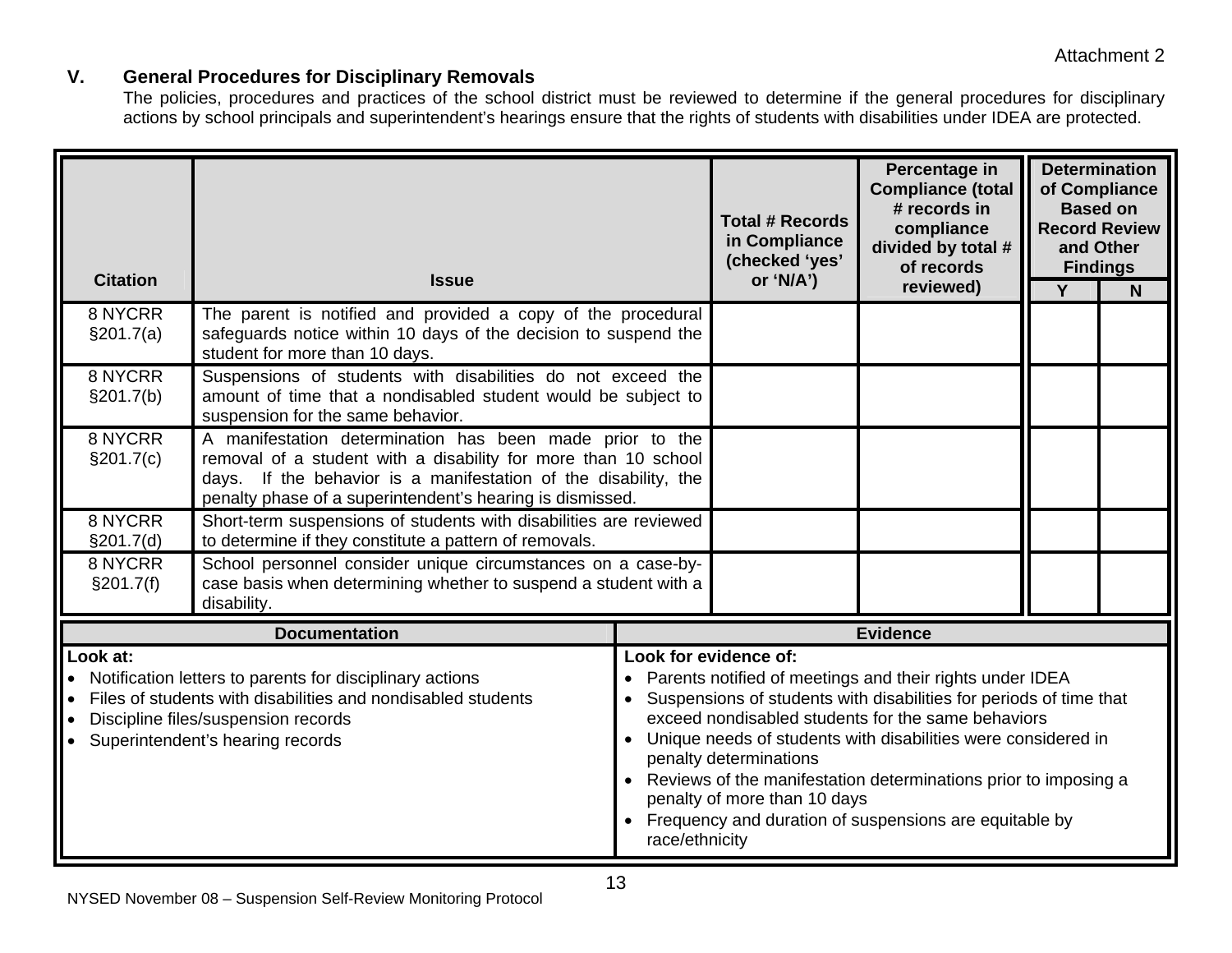#### **General Procedures for Disciplinary Removals**

| <b>Findings</b>                                                                          |                                     |  |  |  |  |
|------------------------------------------------------------------------------------------|-------------------------------------|--|--|--|--|
| Description of specific details of noncompliance in policy,<br>procedures and practices: | <b>Corrective action required:</b>  |  |  |  |  |
|                                                                                          | Improvement activities recommended: |  |  |  |  |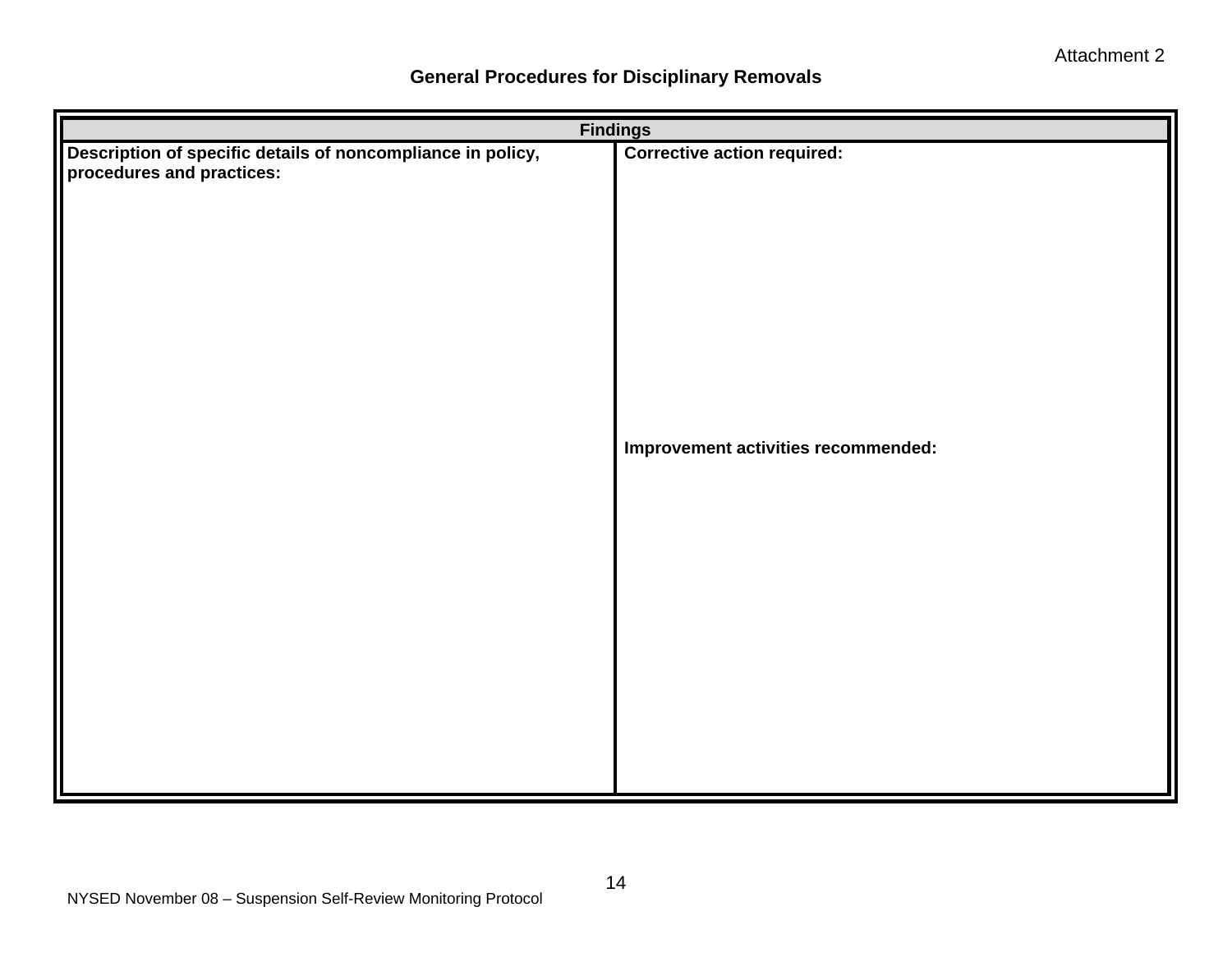#### **VI. Interim Alternative Educational Settings (IAES) and Instructional Services**

The temporary educational settings where students with disabilities are removed and education services provided to such students must be reviewed to ensure that students with disabilities receive the instructional services to which they are entitled.

| <b>Citation</b>                                                                                                                                   | <b>Issue</b>                                                                                                                                                                                                                                                    |                                                                                                                                                                                                                                                                                                                                                                                                                                                                                                                                                                                                                                                                   | <b>Total # Records</b><br>in Compliance<br>(checked 'yes'<br>or 'N/A') | Percentage in<br><b>Compliance (total</b><br># records in<br>compliance<br>divided by total #<br>of records<br>reviewed) | Y | <b>Determination</b><br>of Compliance<br><b>Based on</b><br><b>Record Review</b><br>and Other<br><b>Findings</b><br>N |
|---------------------------------------------------------------------------------------------------------------------------------------------------|-----------------------------------------------------------------------------------------------------------------------------------------------------------------------------------------------------------------------------------------------------------------|-------------------------------------------------------------------------------------------------------------------------------------------------------------------------------------------------------------------------------------------------------------------------------------------------------------------------------------------------------------------------------------------------------------------------------------------------------------------------------------------------------------------------------------------------------------------------------------------------------------------------------------------------------------------|------------------------------------------------------------------------|--------------------------------------------------------------------------------------------------------------------------|---|-----------------------------------------------------------------------------------------------------------------------|
| 8 NYCRR §201.10(b)                                                                                                                                | Students with disabilities of compulsory school age are<br>provided with alternative instruction for short-term<br>suspensions (10 days or less in a school year).                                                                                              |                                                                                                                                                                                                                                                                                                                                                                                                                                                                                                                                                                                                                                                                   |                                                                        |                                                                                                                          |   |                                                                                                                       |
| 8 NYCRR<br>$\S 201.10(c)$ and (d)                                                                                                                 | During suspensions of more than 10 school days in a<br>regardless<br>of<br>the<br>school<br>year,<br>determination, students with disabilities receive services to<br>enable them to participate in the general curriculum and to<br>progress toward IEP goals. | manifestation                                                                                                                                                                                                                                                                                                                                                                                                                                                                                                                                                                                                                                                     |                                                                        |                                                                                                                          |   |                                                                                                                       |
| 8 NYCRR §201.10(e)                                                                                                                                | During suspensions of more than 10 school days in a<br>school year, IAES and the services to be provided to a<br>student are determined by the CSE.                                                                                                             |                                                                                                                                                                                                                                                                                                                                                                                                                                                                                                                                                                                                                                                                   |                                                                        |                                                                                                                          |   |                                                                                                                       |
|                                                                                                                                                   | <b>Documentation</b>                                                                                                                                                                                                                                            |                                                                                                                                                                                                                                                                                                                                                                                                                                                                                                                                                                                                                                                                   |                                                                        | <b>Evidence</b>                                                                                                          |   |                                                                                                                       |
| Look at:<br>Student records<br>Alternative instruction school records<br><b>CSE</b> minutes<br>$\bullet$<br>Student progress reports<br>$\bullet$ | Suspension and Superintendent's hearing records                                                                                                                                                                                                                 | Look for evidence of:<br>• Alternative instruction substantially equivalent in content to the<br>student's program and sufficient to permit the student to complete<br>required coursework<br>Appropriate IAES placements<br>Length of removal considered in the CSE determination of IAES and<br>type and extent to which instructional services are provided<br>• Students receiving appropriate content area instruction<br>Students receiving IEP services and modifications to progress<br>toward goals<br>• Student progress reports reflect progress during periods of<br>suspension<br>Consistent implementation by race/ethnicity; disability categories |                                                                        |                                                                                                                          |   |                                                                                                                       |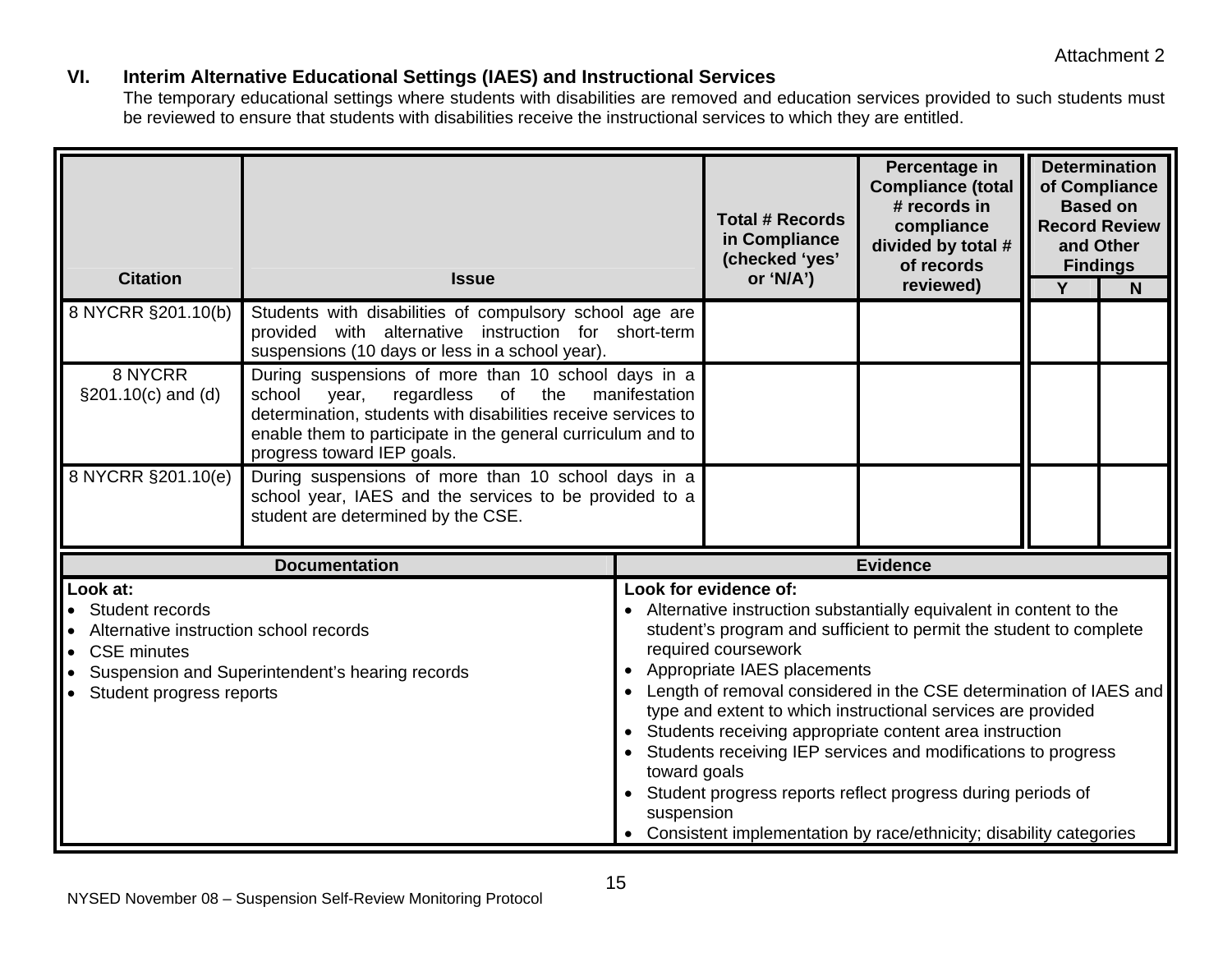#### **Interim Alternative Educational Settings and Instructional Services**

| <b>Findings</b>                                                                          |                                     |  |  |  |
|------------------------------------------------------------------------------------------|-------------------------------------|--|--|--|
| Description of specific details of noncompliance in policy,<br>procedures and practices: | <b>Corrective action required:</b>  |  |  |  |
|                                                                                          | Improvement activities recommended: |  |  |  |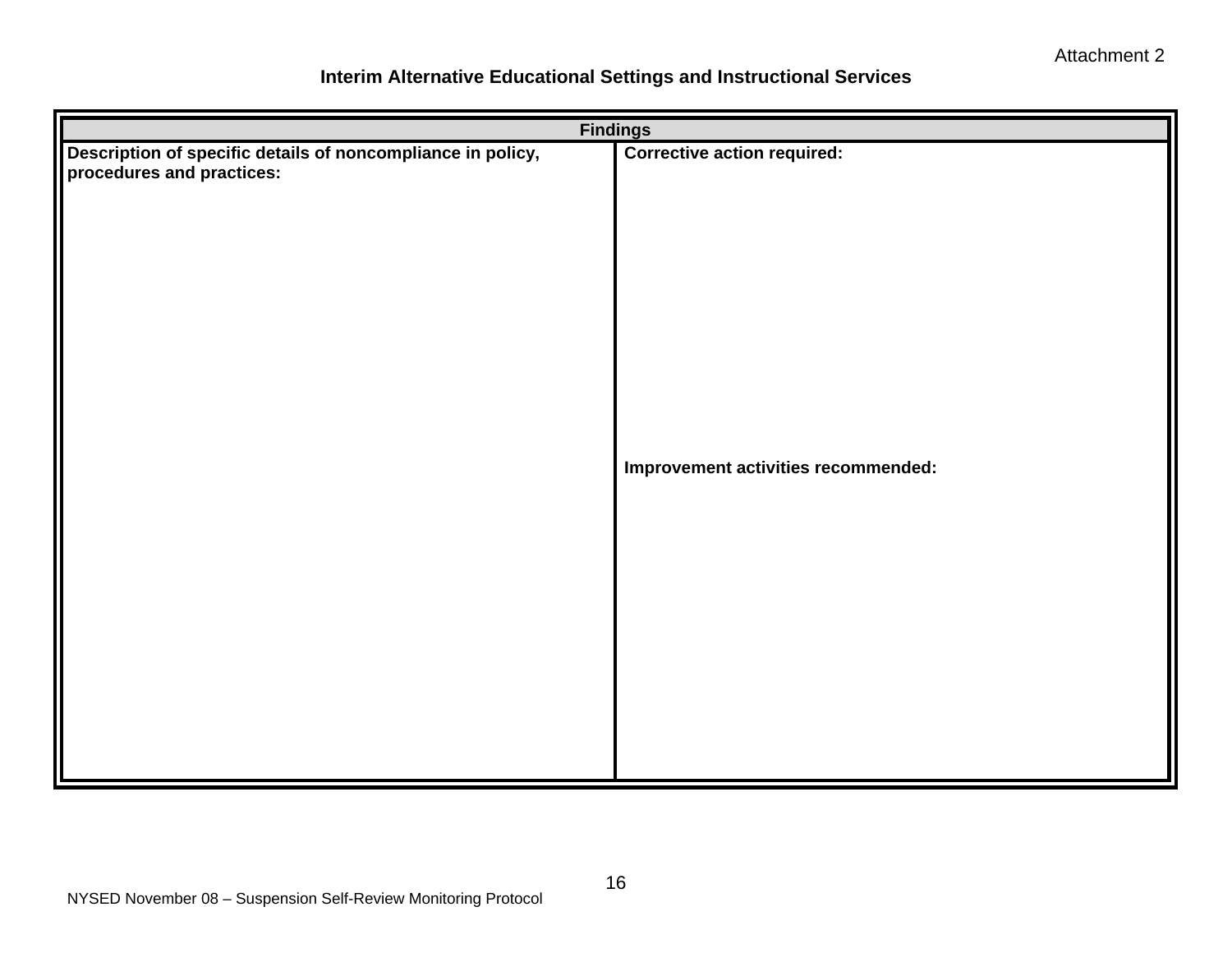## **Individual Student Record Review Form**

| School District:        |  |
|-------------------------|--|
| Building:               |  |
| Person Completing Form: |  |
| Date of Record Review:  |  |

| Student Name/ID: | DOB:            |
|------------------|-----------------|
| School:          | Race/Ethnicity: |
| Grade/Program:   | Disability:     |

#### **Directions:**

#### **This form is designed to assist the team in compiling documentation of compliance findings. It is must be kept on file by the school district and is not submitted to SED unless requested.**

Individual student records must be reviewed to look for information to determine if the student's individualized education program (IEP) has been reasonably calculated to prevent the occurrence of a behavior that may impede the student's learning or that of others and/or that may result in disciplinary action. Each compliance issue must have a notation for each student record reviewed.

- Put "Y" (yes) in the column if the item is present and meets compliance.
- Put "N" (no) in the column if the item is missing or if the item does not meet compliance.
- Put "NA" (not applicable) in the column if the item is not applicable to this student. An item should be noted as "not applicable" (NA) if it clearly does not pertain to the individual student. As examples:
	- o Documentation that the reevaluation includes a functional behavioral assessment (FBA) would be noted as "NA" if the student has not been referred for a reevaluation or the student has not been receiving special education services for three years.
	- o Documentation that the initial evaluation includes a FBA would be noted as "NA" if the student under review is a high school student but the initial evaluation was conducted when the student was in elementary school (i.e., too many years have passed for this to be a relevant issue; the requirement for a FBA upon initial evaluation was not in effect at the time the student was first evaluated).
- In the "Source of Data/Comments" column, indicate where the data to identify compliance was found (e.g., IEP). Provide comments such as "the evaluation should have been in native language, other than English, but was not."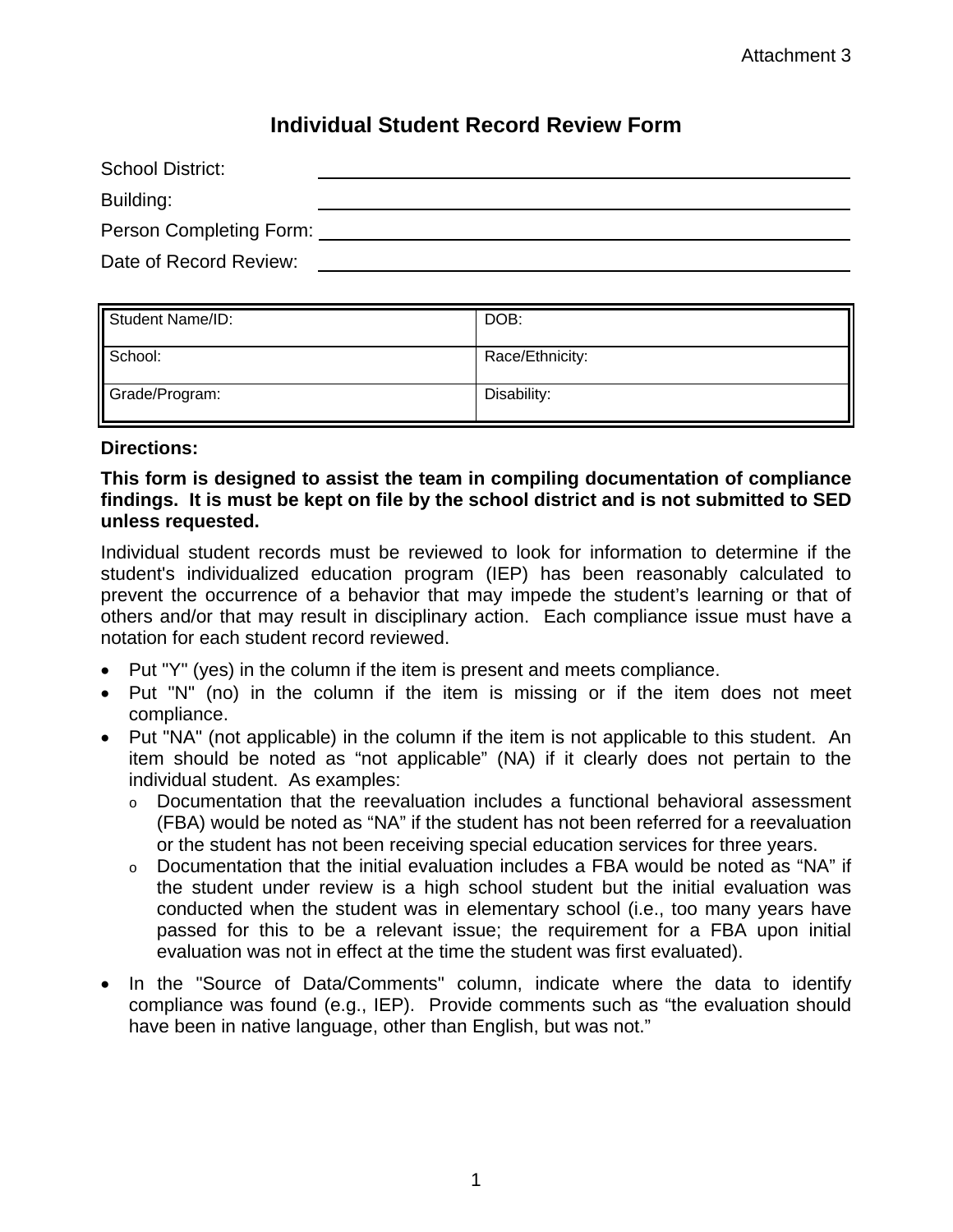### **Individual Evaluations**

|                                   |                                                                                                                                                                                                                                                                                                                                                                                                                                                                                                                                                                            | YI<br>N/  | Source of            |
|-----------------------------------|----------------------------------------------------------------------------------------------------------------------------------------------------------------------------------------------------------------------------------------------------------------------------------------------------------------------------------------------------------------------------------------------------------------------------------------------------------------------------------------------------------------------------------------------------------------------------|-----------|----------------------|
| <b>Citation</b>                   | <b>Issue</b>                                                                                                                                                                                                                                                                                                                                                                                                                                                                                                                                                               | <b>NA</b> | <b>Data/Comments</b> |
| 8 NYCRR<br>$\S200.4(b)(1)$<br>(v) | Initial evaluations of students with disabilities<br>include a FBA for students whose behaviors<br>impede their learning or that of others.                                                                                                                                                                                                                                                                                                                                                                                                                                |           |                      |
| 8 NYCRR<br>\$200.4(b)(4)          | The reevaluation is sufficient to determine the<br>student's individual needs.                                                                                                                                                                                                                                                                                                                                                                                                                                                                                             |           |                      |
| 8 NYCRR<br>§200.1(r)              | FBAs identify the problem behavior, define the<br>behavior in concrete terms, identify contextual<br>factors that contribute to the behavior and<br>formulate a hypothesis regarding the general<br>conditions under which a behavior usually<br>occurs and the probable consequences that<br>serve to maintain it.                                                                                                                                                                                                                                                        |           |                      |
| 8 NYCRR<br>$\S200.22(a)(2)^*$     | FBAs are based on multiple sources of data,<br>including but not limited to, information<br>obtained from direct observation of the student,<br>information from the student, the student's<br>teacher(s) and/or related service providers(s), a<br>review of available data and information from<br>student's record and other<br>the<br>sources<br>including any relevant information provided by<br>the student's parent. The FBA is not based<br>solely on the student's history of presenting<br>problem behaviors.                                                   |           |                      |
| 8 NYCRR<br>$\S200.22(a)(3)^*$     | The FBA provides a baseline of the student's<br>problem behaviors with regard to frequency,<br>duration, intensity, and/or latency across<br>activities, settings, people and times of the day<br>and includes information in sufficient detail to<br>form the basis for a behavioral intervention plan<br>for the student that addresses antecedent<br>behaviors, reinforces consequences of the<br>recommendations for teaching<br>behavior,<br>skills<br>an<br>alternative<br>or behaviors<br>and<br>of<br>references<br>assessment<br>student<br>for<br>reinforcement. |           |                      |
| 8 NYCRR<br>§201.3(a)              | conducted when students<br>FBAs are<br>are<br>suspended for behaviors determined to be<br>related to their disabilities.                                                                                                                                                                                                                                                                                                                                                                                                                                                   |           |                      |

\*For FBAs conducted after July 1, 2006.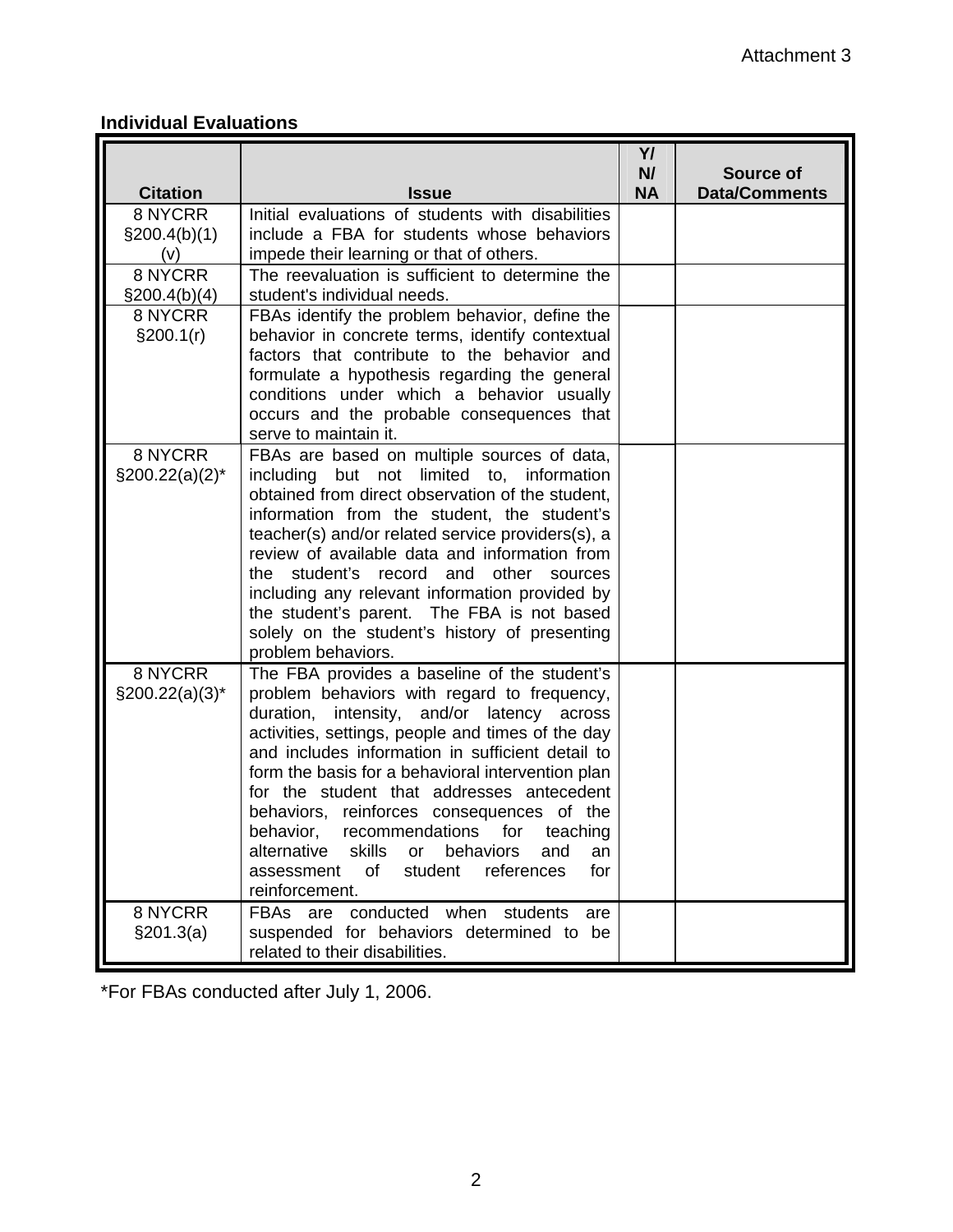#### **IEPS**

| <b>Citation</b>            | <b>Issue</b>                                                                                                                                                                                  | Y/<br>N/<br><b>NA</b> | Source of<br><b>Data/Comments</b> |
|----------------------------|-----------------------------------------------------------------------------------------------------------------------------------------------------------------------------------------------|-----------------------|-----------------------------------|
| 8 NYCRR<br>$\S200.4(d)(3)$ | For students whose behaviors impede their<br>learning or that of others, the IEPs include<br>positive behavioral interventions and supports<br>and other strategies to address the behaviors. |                       |                                   |
| 8 NYCRR<br>$\S200.3(d)(1)$ | The general education teacher participated in the<br>CSE meeting to identify appropriate positive<br>behavioral interventions and strategies for the<br>student.                              |                       |                                   |
| 8 NYCRR<br>§201.4(e)       | The IEP was revised as a result of any deficien-<br>cies noted during a manifestation determination<br>review.                                                                                |                       |                                   |

## **Behavioral Intervention Plans**

|                                          |                                                                                                                                                                                                                                                                                                                                  | Y/<br>N/  | Source of            |
|------------------------------------------|----------------------------------------------------------------------------------------------------------------------------------------------------------------------------------------------------------------------------------------------------------------------------------------------------------------------------------|-----------|----------------------|
| <b>Citation</b>                          | <b>Issue</b>                                                                                                                                                                                                                                                                                                                     | <b>NA</b> | <b>Data/Comments</b> |
| 8 NYCRR<br>\$201.2(a)                    | Behavioral intervention plans are based on the<br>results of the FBA and, at a minimum, include<br>a description of the problem behavior, global<br>and specific hypotheses as to why the<br>problem behavior occurs and intervention<br>strategies to address the behavior.                                                     |           |                      |
| 8 NYCRR<br>$\S200.22(b)(4)(i)^*$         | BIPs identify the baseline measure of the<br>problem behavior, including the frequency,<br>duration, intensity and/or latency of the<br>targeted behaviors. Such baseline, to the<br>extent practicable, include data taken across<br>activities, settings, people and times of the<br>day.                                      |           |                      |
| 8 NYCRR<br>§200.22(b)(4)(ii)*            | BIPs identify the intervention strategies to be<br>used to alter antecedent events to prevent the<br>occurrence of the behavior, teach individual<br>alternative and adaptive behaviors to the<br>student, and provide consequences for the<br>inappropriate behavior(s)<br>targeted<br>and<br>alternative acceptable behaviors. |           |                      |
| 8 NYCRR<br>$\S200.22(b)(4)$<br>$(iii)^*$ | BIPs include a schedule to measure the<br>effectiveness of the interventions, including<br>the frequency, duration and intensity of the<br>targeted behaviors at scheduled intervals.                                                                                                                                            |           |                      |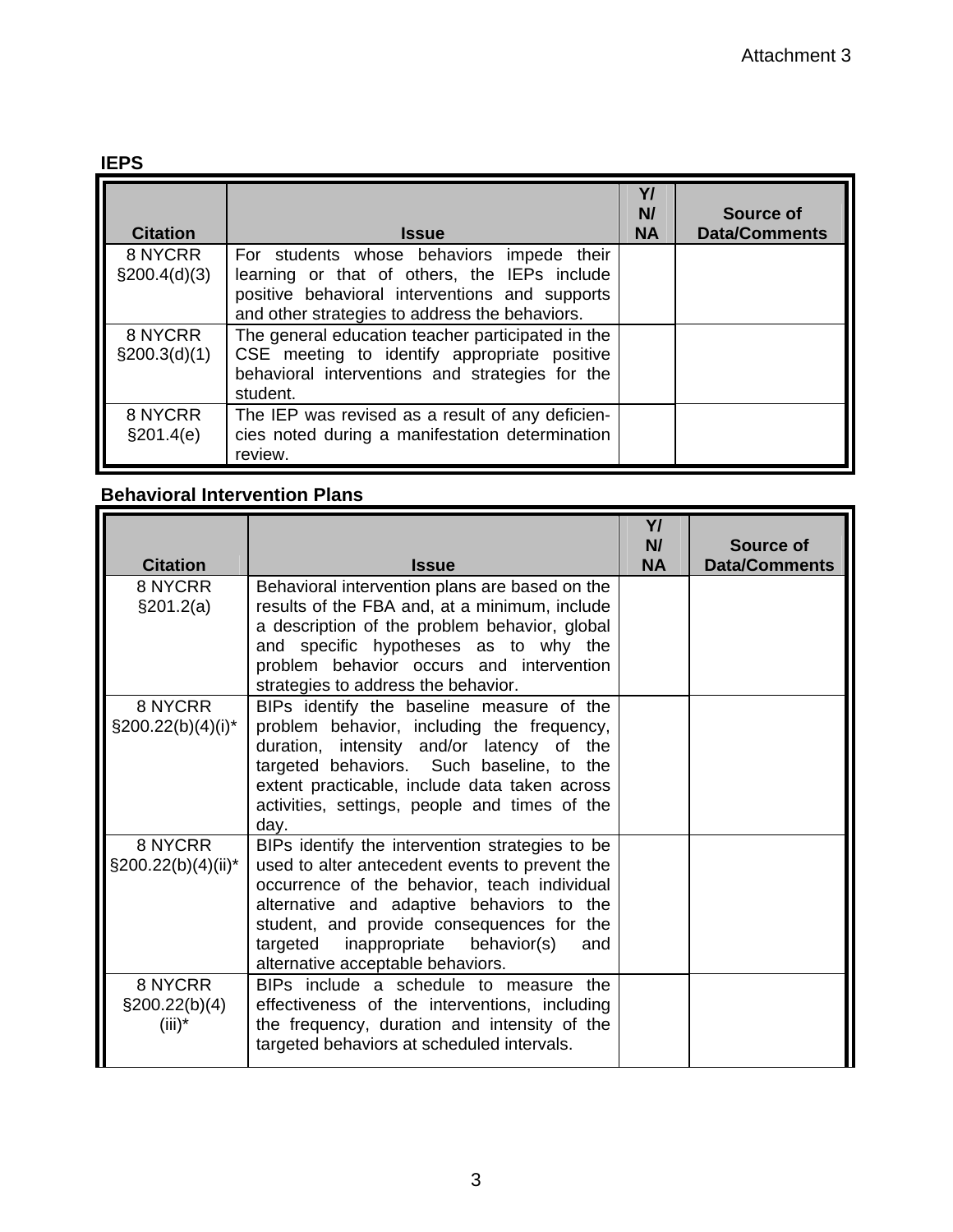| <b>Citation</b>                | <b>Issue</b>                                                                                                                                                                                                                                                                                                                                                                                  | Y/<br>N/<br><b>NA</b> | Source of<br><b>Data/Comments</b> |
|--------------------------------|-----------------------------------------------------------------------------------------------------------------------------------------------------------------------------------------------------------------------------------------------------------------------------------------------------------------------------------------------------------------------------------------------|-----------------------|-----------------------------------|
| 8 NYCRR<br>$\S 200.22(b)(5)^*$ | The implementation of a student's BIP<br>includes regular progress monitoring of the<br>frequency, duration and intensity of the<br>behavioral interventions at<br>scheduled<br>intervals. The results of the progress<br>monitoring are documented and reported to<br>the student's parents and to the CSE and are<br>considered in any determination to revise the<br>student's BIP or IEP. |                       |                                   |
| 8 NYCRR<br>$\S 201.3(a)$       | When a student has been removed for more<br>than 10 days and the student's conduct was<br>determined to be a manifestation of the<br>student's disability, the CSE conducted a FBA<br>and implements a behavioral intervention plan<br>for that student.                                                                                                                                      |                       |                                   |
| 8NYCRR<br>§201.3(b)            | the student already has a behavioral<br>lf<br>intervention plan, the CSE meets to review the<br>plan and its implementation and modifies the<br>plan and its implementation, as necessary, to<br>address the behavior that resulted in the<br>disciplinary change of placement.                                                                                                               |                       |                                   |
| 8 NYCRR<br>\$200.4(e)          | Behavioral<br>intervention<br>plans<br>are<br>implemented, monitored<br>and<br>progress<br>documented.                                                                                                                                                                                                                                                                                        |                       |                                   |

\*For BIPs developed after July 1, 2006

### **Manifestation Determinations**

| <b>Citation</b>       | <b>Issue</b>                                                                                                                                                                                                                                                                                                               | Y/<br>N/<br><b>NA</b> | Source of<br><b>Data/Comments</b> |
|-----------------------|----------------------------------------------------------------------------------------------------------------------------------------------------------------------------------------------------------------------------------------------------------------------------------------------------------------------------|-----------------------|-----------------------------------|
| 8 NYCRR<br>\$201.4(a) | The manifestation review is conducted<br>immediately, but not later than 10 days after<br>the decision to remove or suspend the<br>student.                                                                                                                                                                                |                       |                                   |
| 8 NYCRR<br>§201.4(b)  | A team that includes the student's parent, an<br>individual knowledgeable about the student<br>and the interpretation of behavior and other<br>relevant members of the CSE as determined<br>by the parent and the school district conducts<br>the manifestation review. Parents are notified<br>in writing of the meeting. |                       |                                   |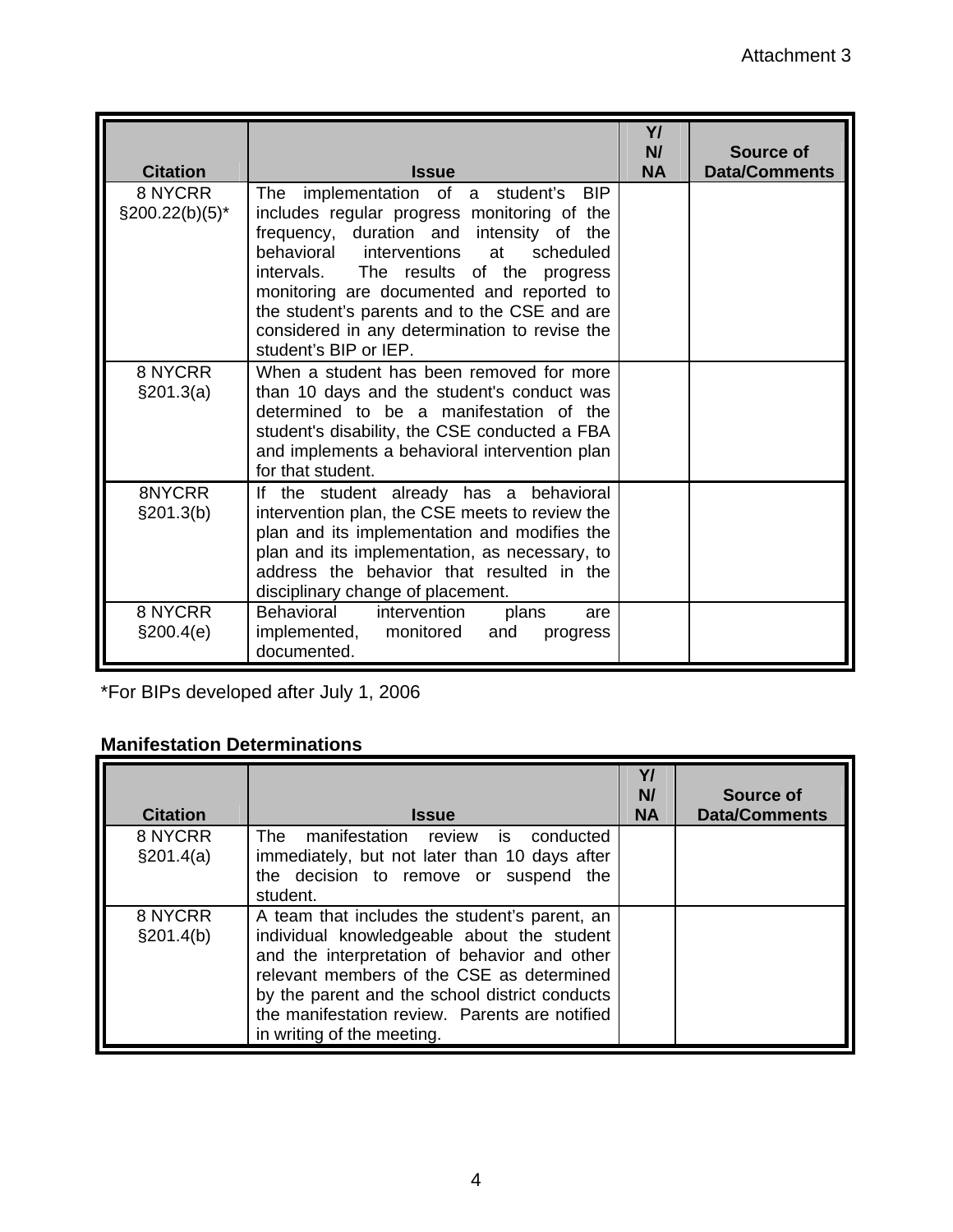| <b>Citation</b>                    | <b>Issue</b>                                                                                                                                                                                                                                             | Y/<br>N/<br><b>NA</b> | Source of<br><b>Data/Comments</b> |
|------------------------------------|----------------------------------------------------------------------------------------------------------------------------------------------------------------------------------------------------------------------------------------------------------|-----------------------|-----------------------------------|
| 8 NYCRR<br>§201.4(c)               | All relevant information in the student's file,<br>including the student's IEP, any teacher<br>observations and relevant information<br>provided by the parent is reviewed.                                                                              |                       |                                   |
| 8 NYCRR<br>$\S201.4(d)(2)$         | The manifestation determination is made<br>based on whether the conduct was caused by<br>or had a direct and substantial relationship to<br>the student's disability or was a direct result of<br>the school district's failure to implement the<br>IEP. |                       |                                   |
| 8 NYCRR<br>$\S201.4(d)$<br>(2)(ii) | If the conduct was determined to be related to<br>the student's disability, the student is returned<br>to the placement from which the student was<br>removed (except drugs, weapons or serious<br>bodily injury removals).                              |                       |                                   |

## **General Procedures for Disciplinary Removals**

| <b>Citation</b>         | <b>Issue</b>                                                                                                                                                                                                                                                  | Y/<br>N/<br><b>NA</b> | Source of<br><b>Data/Comments</b> |
|-------------------------|---------------------------------------------------------------------------------------------------------------------------------------------------------------------------------------------------------------------------------------------------------------|-----------------------|-----------------------------------|
| 8 NYCRR<br>\$201.7(a)   | The parent is notified and provided a copy of the<br>procedural safeguards notice within 10 days of<br>the decision to suspend the student for more<br>than 10 days.                                                                                          |                       |                                   |
| 8NCRR<br>§201.7(b)      | Suspensions of students with disabilities do not<br>exceed the amount of time that a nondisabled<br>student would be subject to suspension for the<br>same behavior.                                                                                          |                       |                                   |
| 8NYCRR<br>$\S 201.7(c)$ | A manifestation determination has been made<br>prior to the removal of a student with a disability<br>for more than 10 school days. If the behavior is a<br>manifestation of the disability, the penalty phase<br>of a superintendent's hearing is dismissed. |                       |                                   |
| 8NYCRR<br>$\S201.7(d)$  | Short-term suspensions are reviewed<br>to<br>determine if they constitute a pattern of removals.                                                                                                                                                              |                       |                                   |
| 8 NYCRR<br>§201.7(f)    | School personnel consider unique circumstances<br>on a case-by-case basis when determining<br>whether to suspend a student with a disability.                                                                                                                 |                       |                                   |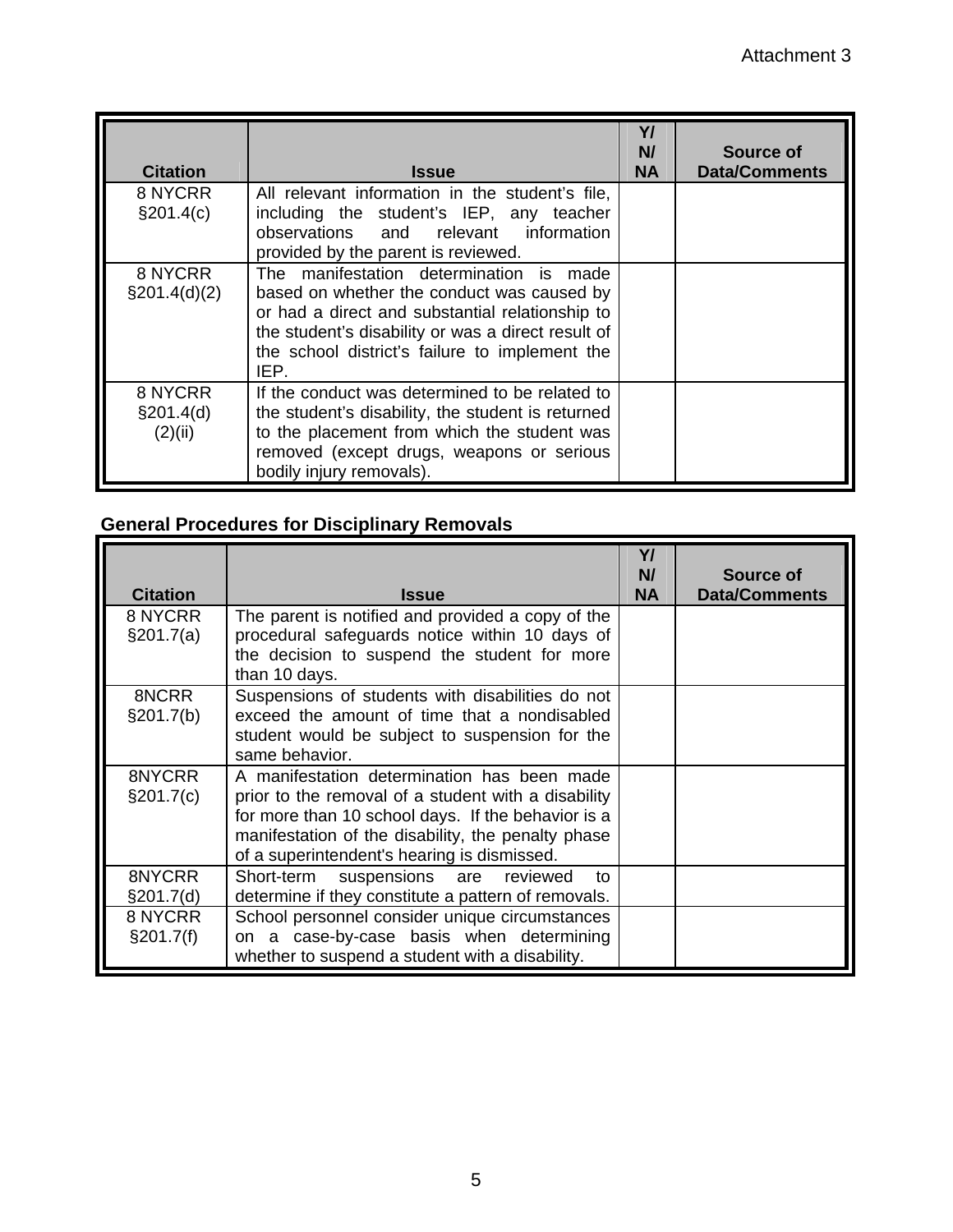| <b>Citation</b>                        | <b>Issue</b>                                                                                                                                                                                                                                                              | Y/<br>N/<br><b>NA</b> | Source of<br><b>Data/Comments</b> |
|----------------------------------------|---------------------------------------------------------------------------------------------------------------------------------------------------------------------------------------------------------------------------------------------------------------------------|-----------------------|-----------------------------------|
| 8 NYCRR<br>§201.10(b)                  | Students with disabilities of compulsory school<br>age are provided with alternative instruction for<br>short term suspensions (10 days or less in the<br>school year).                                                                                                   |                       |                                   |
| 8 NYCRR<br>$\S 201.10(c)$<br>and $(d)$ | During suspensions of more than 10 days in a<br>school year, regardless of the manifestation<br>determination, students with disabilities receive<br>services to enable them to participate in the<br>general curriculum and to continue to progress<br>toward IEP goals. |                       |                                   |
| 8 NYCRR<br>\$201.10(e)                 | IAES and the services to be provided to a<br>student are determined by the CSE.                                                                                                                                                                                           |                       |                                   |

## **Interim Alternative Educational Settings (IAES) and Instructional Services**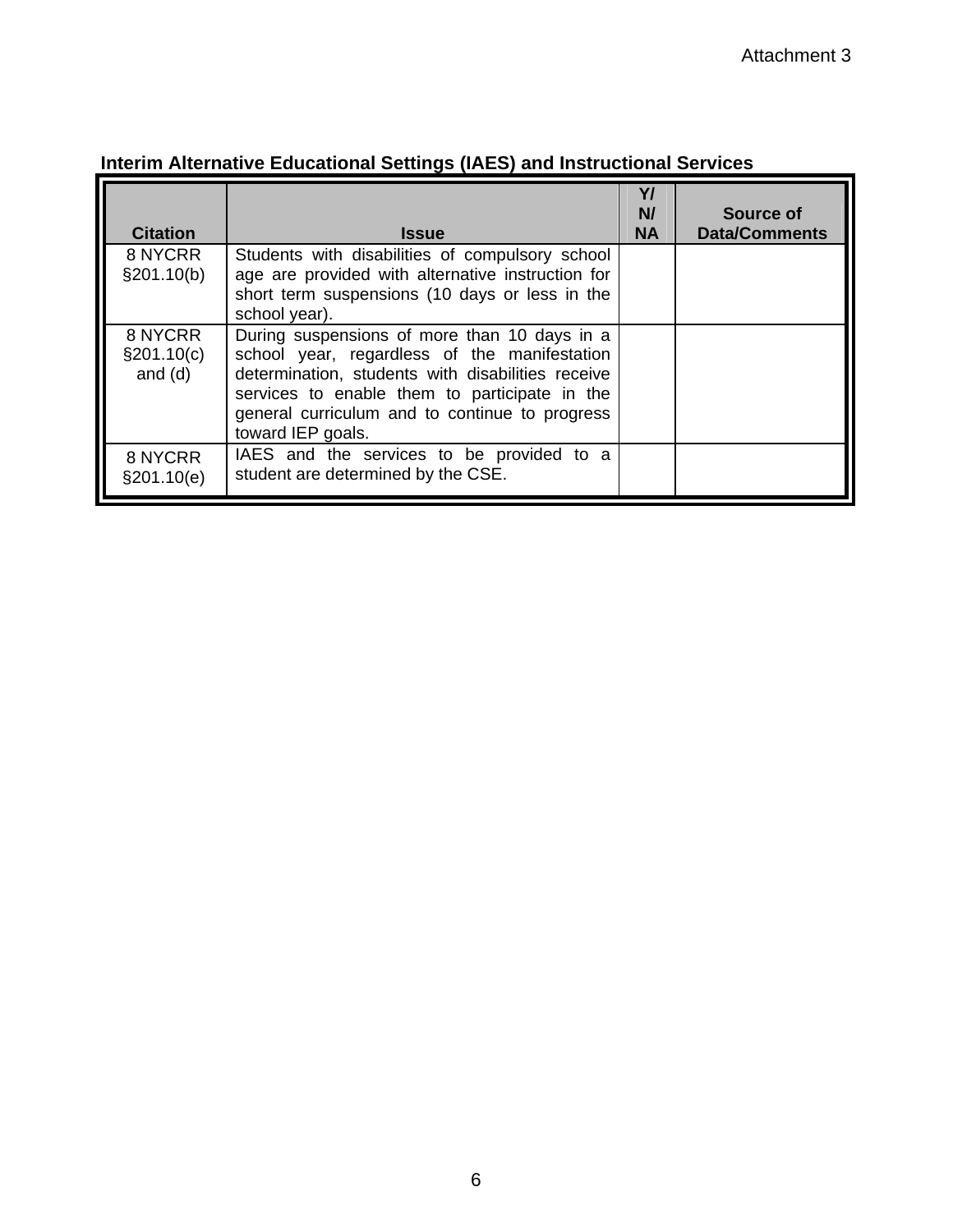## **Suspension Self-Review Monitoring Report to the New York State Education Department Due: Between August 1 and October 1 But Not Later than October 1**

#### **Directions:**

- 1. Go to [http://pd.nysed.gov](http://pd.nysed.gov/)
- 2. Log on using the same user id and password as assigned for PD data submissions.
- 3. Click on: Suspension Self-Review Monitoring Report.
- 4. Follow the on-line directions to complete the form.
- 5. Enter or update contact information.
- 6. Complete the statement of verification of accuracy form and have the Superintendent of Schools sign, indicating that the information is true and accurate. Submit to SED at the address indicated on the electronic form.
- 7. Using documentation from the Monitoring Protocol (Attachment 2), click the box under the "Yes" or "No" column as appropriate for each regulatory requirement. All citations must have a compliance indication.
- 8. Click "Submit"
- 9. Print a copy after submitting to SED from "view your data" screen.

### **Statement of Verification of Accuracy**

I verify that the information submitted in this report is accurate based upon the findings from the Suspension Self-Review Monitoring process conducted during the 2007-08 school year.

Superintendent or Chief School Officer

Date submitted:  $\frac{1}{2}$  /  $\frac{1}{2}$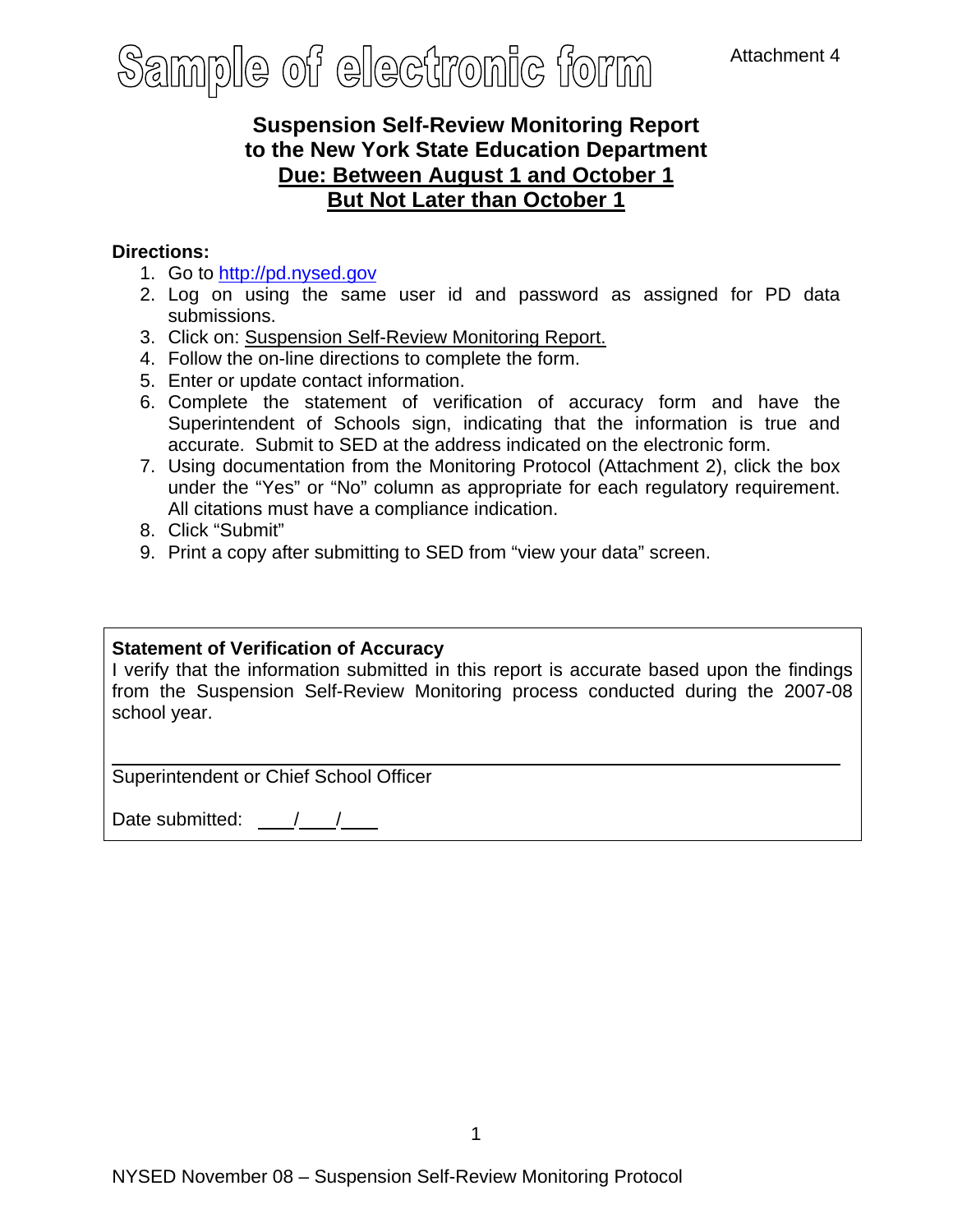#### **Directions: Transfer findings for each regulatory citation from the last column of Attachment 2, "Determination of Compliance."**

| <b>Citation</b>                    | <b>Issue</b>                                                                                                                                                                                                                                                                                                                                                                                                                                                                                                                                                      | Are the district's<br>policies, procedures and<br>practices in compliance<br>with federal and State<br>law and regulations |           |  |
|------------------------------------|-------------------------------------------------------------------------------------------------------------------------------------------------------------------------------------------------------------------------------------------------------------------------------------------------------------------------------------------------------------------------------------------------------------------------------------------------------------------------------------------------------------------------------------------------------------------|----------------------------------------------------------------------------------------------------------------------------|-----------|--|
|                                    |                                                                                                                                                                                                                                                                                                                                                                                                                                                                                                                                                                   | <b>Yes</b>                                                                                                                 | <b>No</b> |  |
| 8 NYCRR<br>$\S 200.4(b)(1)$<br>(v) | Initial evaluations of students with disabilities<br>include a functional behavioral assessment (FBA)<br>for students whose behaviors impede their learning<br>or that of others.                                                                                                                                                                                                                                                                                                                                                                                 |                                                                                                                            |           |  |
| 8 NYCRR<br>$\S200.4(b)(4)$         | The reevaluation is sufficient to determine the<br>student's individual needs.                                                                                                                                                                                                                                                                                                                                                                                                                                                                                    |                                                                                                                            |           |  |
| 8 NYCRR<br>§200.1(r)               | FBAs identify the problem behavior, define the<br>behavior in concrete terms, identify contextual<br>factors that contribute to the behavior and<br>formulate a hypothesis regarding the general<br>conditions under which a behavior usually occurs<br>and the probable consequences that serve to<br>maintain it.                                                                                                                                                                                                                                               |                                                                                                                            |           |  |
| 8 NYCRR<br>$\S200.22(a)(2)^*$      | FBAs are based on multiple sources of data,<br>including but not limited to, information obtained<br>from direct observation of the student, information<br>from the student, the student's teacher(s) and/or<br>related service providers(s), a review of available<br>data and information from the student's record and<br>other sources including any relevant information<br>provided by the student's parent. The FBA is not<br>based solely on the student's history of presenting<br>problem behaviors.                                                   |                                                                                                                            |           |  |
| 8 NYCRR<br>$\S200.22(a)(3)^*$      | The FBA provides a baseline of the student's<br>problem behaviors with regard to frequency,<br>duration, intensity, and/or latency across activities,<br>settings, people and times of the day and includes<br>information in sufficient detail to form the basis for<br>a behavioral intervention plan for the student that<br>antecedent<br>behaviors,<br>addresses<br>reinforces<br>consequences of the behavior, recommendations<br>for teaching alternative skills or behaviors and an<br>assessment<br>οf<br>student<br>references<br>for<br>reinforcement. |                                                                                                                            |           |  |
| 8 NYCRR<br>\$201.3(a)              | FBAs are conducted when students are suspended<br>for behaviors determined to be related to their<br>disabilities.                                                                                                                                                                                                                                                                                                                                                                                                                                                |                                                                                                                            |           |  |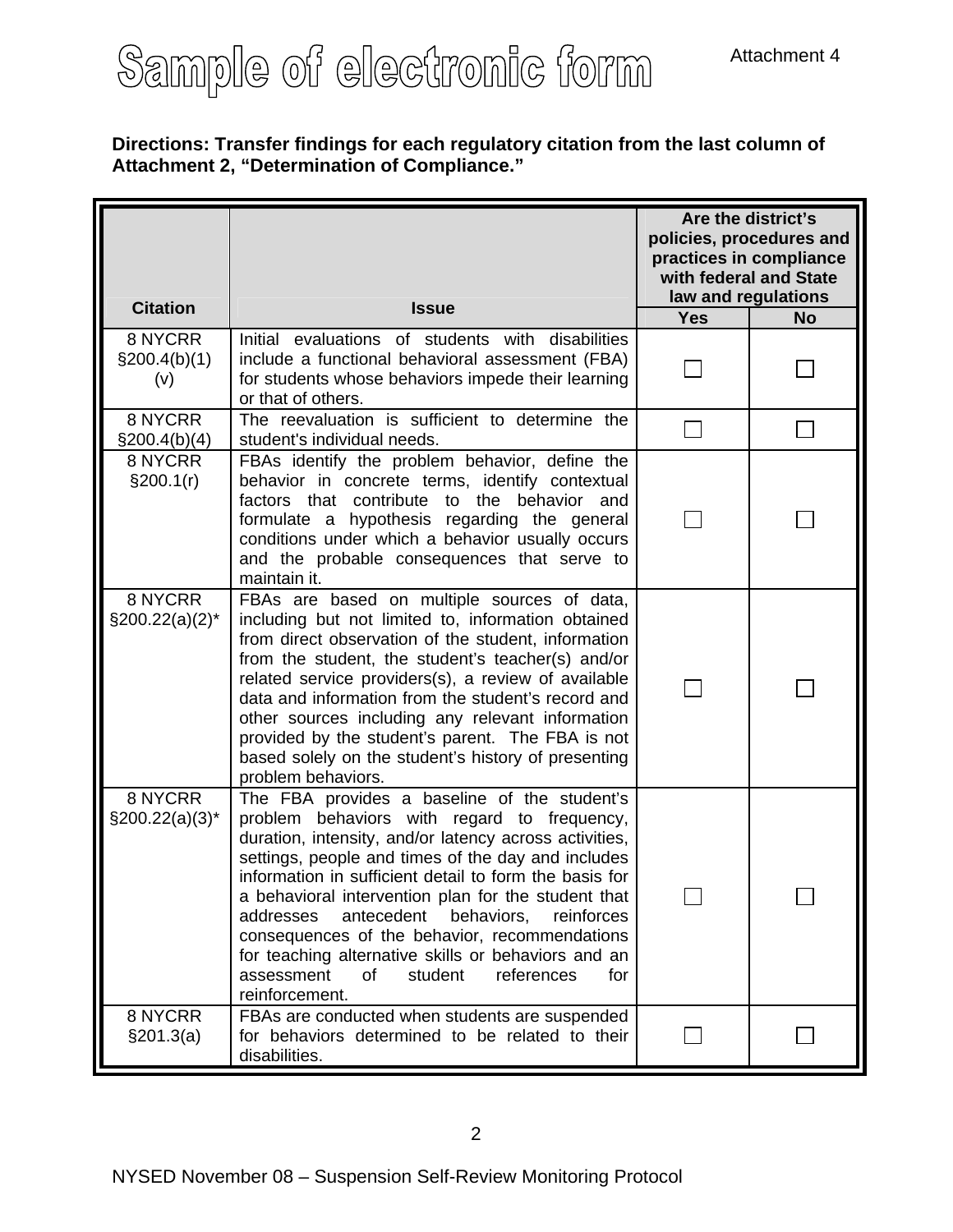| <b>Citation</b>                         | <b>Issue</b>                                                                                                                                                                                                                                                                                                                                                                                     | Are the district's<br>policies, procedures and<br>practices in compliance<br>with federal and State<br>law and regulations |           |  |
|-----------------------------------------|--------------------------------------------------------------------------------------------------------------------------------------------------------------------------------------------------------------------------------------------------------------------------------------------------------------------------------------------------------------------------------------------------|----------------------------------------------------------------------------------------------------------------------------|-----------|--|
|                                         |                                                                                                                                                                                                                                                                                                                                                                                                  | <b>Yes</b>                                                                                                                 | <b>No</b> |  |
| 8 NYCRR<br>$\S200.4(d)(3)$              | For students whose behaviors<br>impede their<br>learning or that of others, the IEPs include positive<br>behavioral interventions and supports and other<br>strategies to address the behaviors.                                                                                                                                                                                                 |                                                                                                                            |           |  |
| 8 NYCRR<br>\$200.3(d)(1)                | The general education teacher participated in the<br>CSE meeting to identify appropriate positive<br>behavioral interventions and strategies for the<br>student.                                                                                                                                                                                                                                 |                                                                                                                            |           |  |
| 8 NYCRR<br>\$201.4(e)                   | The IEP was revised as a result of any deficiencies<br>noted during a manifestation determination review.                                                                                                                                                                                                                                                                                        |                                                                                                                            |           |  |
| 8 NYCRR<br>§201.2(a)                    | Behavioral intervention plans are based on the<br>results of the FBA and, at a minimum, include a<br>description of the problem behavior, global and<br>specific hypotheses as to why the problem<br>behavior occurs and intervention strategies to<br>address the behavior.                                                                                                                     |                                                                                                                            |           |  |
| 8 NYCRR<br>$\S200.22(b)(4)$<br>$(i)$ ** | BIPs identify the baseline measure of the problem<br>behavior, including the<br>frequency, duration,<br>intensity and/or latency of the targeted behaviors.<br>Such baseline, to the extent practicable, include<br>data taken across activities, settings, people and<br>times of the day.                                                                                                      |                                                                                                                            |           |  |
| 8 NYCRR<br>$\S200.22(b)(4)$<br>$(ii)**$ | BIPs identify the intervention strategies to be used<br>alter antecedent events to prevent the<br>to<br>occurrence of the behavior, teach individual<br>alternative and adaptive behaviors to the student,<br>provide consequences for the targeted<br>and<br>alternative<br>inappropriate<br>behavior(s)<br>and<br>acceptable behaviors.                                                        |                                                                                                                            |           |  |
| 8 NYCRR<br>\$200.22(b)(4)<br>$(iii)**$  | BIPs include a schedule to<br>the<br>measure<br>effectiveness of the interventions, including the<br>frequency, duration and intensity of the targeted<br>behaviors at scheduled intervals.                                                                                                                                                                                                      |                                                                                                                            |           |  |
| 8 NYCRR<br>§200.22(b)<br>$(5)$ **       | The implementation of a student's BIP includes<br>regular progress monitoring of the frequency,<br>duration<br>and<br>intensity of the<br>behavioral<br>interventions at scheduled intervals. The results of<br>the progress monitoring are documented and<br>reported to the student's parents and to the CSE<br>and are considered in any determination to revise<br>the student's BIP or IEP. |                                                                                                                            |           |  |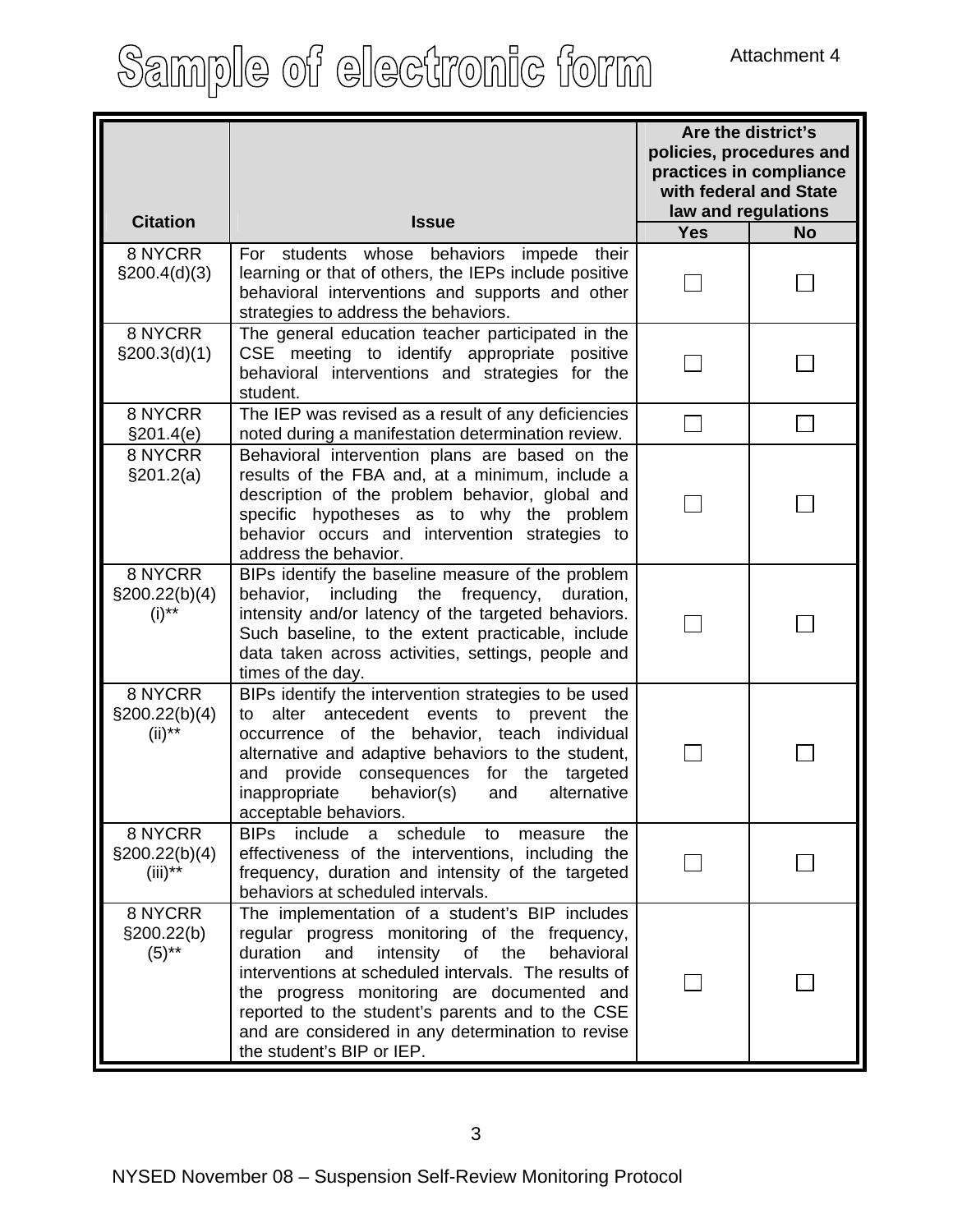| <b>Citation</b>                 | <b>Issue</b>                                                                                                                                                                                                                                                                                                                  | Are the district's<br>policies, procedures and<br>practices in compliance<br>with federal and State<br>law and regulations |  |  |
|---------------------------------|-------------------------------------------------------------------------------------------------------------------------------------------------------------------------------------------------------------------------------------------------------------------------------------------------------------------------------|----------------------------------------------------------------------------------------------------------------------------|--|--|
|                                 |                                                                                                                                                                                                                                                                                                                               | <b>Yes</b><br><b>No</b>                                                                                                    |  |  |
| 8 NYCRR<br>§201.3(a)            | When a student has been removed for more than<br>10 days and the student's conduct was determined<br>to be a manifestation of the student's disability, the<br>CSE conducted a FBA and<br>implements<br>- a<br>behavioral intervention plan for that student.                                                                 |                                                                                                                            |  |  |
| 8NYCRR<br>§201.3(b)             | If the student already has a behavioral intervention<br>plan, the CSE meets to review the plan and its<br>implementation and modifies the plan and its<br>implementation, as necessary, to address the<br>behavior that resulted in the disciplinary change of<br>placement.                                                  |                                                                                                                            |  |  |
| 8 NYCRR<br>\$200.4(e)           | Behavioral intervention plans are implemented,<br>monitored and progress documented.                                                                                                                                                                                                                                          |                                                                                                                            |  |  |
| 8 NYCRR<br>§201.4(a)            | The manifestation review is conducted immedi-<br>ately, but not later than 10 days after the decision<br>to remove or suspend the student.                                                                                                                                                                                    |                                                                                                                            |  |  |
| 8 NYCRR<br>§201.4(b)            | A team that includes the student's parent, an<br>individual knowledgeable about the student and the<br>interpretation of behavior and other relevant<br>members of the CSE as determined by the parent<br>and the school district conducts the manifestation<br>Parents are notified in writing of the<br>review.<br>meeting. |                                                                                                                            |  |  |
| 8 NYCRR<br>§201.4(c)            | All relevant information in the student's file, includ-<br>ing the student's IEP, any teacher observations<br>and relevant information provided by the parent is<br>reviewed.                                                                                                                                                 |                                                                                                                            |  |  |
| 8 NYCRR<br>$\S201.4(d)(2)$      | The manifestation determination is made based on<br>whether the conduct was caused by or had a direct<br>substantial relationship to the student's<br>and<br>disability or was a direct result of the school<br>district's failure to implement the IEP.                                                                      |                                                                                                                            |  |  |
| 8 NYCRR<br>§201.4(d)<br>(2)(ii) | If the conduct was determined to be related to the<br>student's disability, the student is returned to the<br>placement from which the student was removed<br>(except drugs, weapons or serious bodily injury<br>removals).                                                                                                   |                                                                                                                            |  |  |
| 8 NYCRR<br>§201.7(a)            | The parent is notified and provided a copy of the<br>procedural safeguards notice within 10 days of the<br>decision to suspend the student for more than 10<br>days.                                                                                                                                                          |                                                                                                                            |  |  |